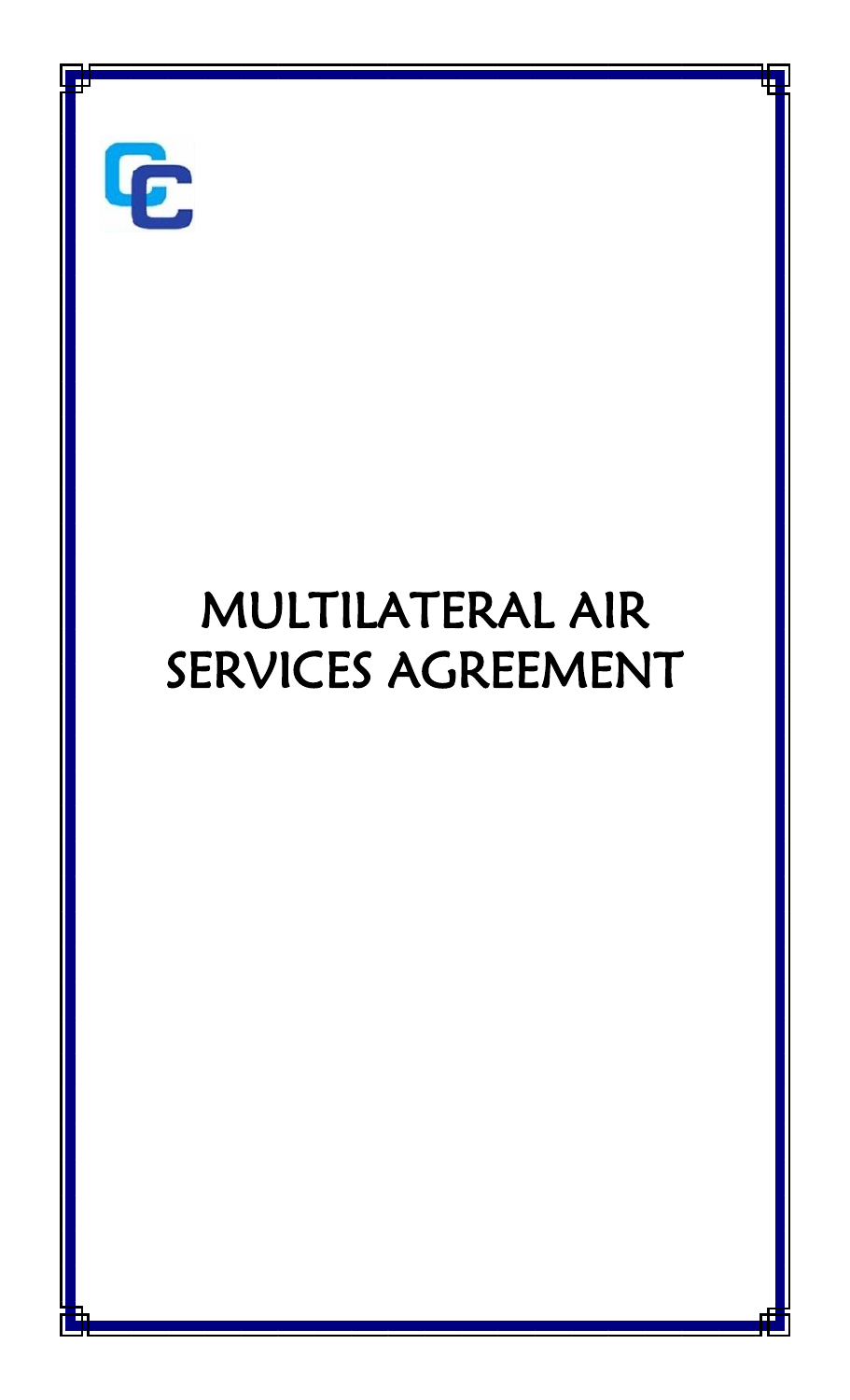# MULTILATERAL AIR SERVICES AGREEMENT AMONG THE MEMBER STATES OF THE CARIBBEAN COMMUNITY

## **PREAMBLE**

#### **The Member States,**

**Recalling** the goal of the Community Transport Policy set out in Chapter Six of the Revised Treaty of Chaguaramas (the Revised Treaty) to provide adequate, safe and internationally competitive transport services for the development and consolidation of the CSME;

**Recalling also** the undertaking of Member States of the Community set out in Articles 33 and 37 of the Revised Treaty to remove restrictions on the right of establishment of Community nationals and the right of Community nationals to provide services within the Community on a non-discriminatory basis;

**Noting** the Multilateral Agreement concerning the operation of Air Services within the Caribbean Community concluded among Member States of the Community on 17 November 1998 prior to the entry into force of the Revised Treaty and which requires revision in order to implement the liberalized air transport services regime envisaged by the Revised Treaty;

**Committed** to the establishment of a single market for air transport services consistent with their obligations under the Revised Treaty, which requires the establishment of a framework within the Community for the liberal exchange of route, traffic and other air transport rights in the context of traffic requirements, the promotion of healthy competition and growth in the air transport sector and improved efficiency and quality of air transport services for consumers;

**Committed also** to the establishment of an air transport regime within the Community that conforms to the highest international standards of safety and security;

**Recognising** the fundamental importance of the concept of the Community of Interest shared amongst Member States and the embodiment of the principle in ICAO Resolution A38-14 as a valid basis for the designation of an air carrier of a state belonging to such an economic grouping to exercise route rights and other air transport rights of another state belonging to the same grouping and the need to achieve and maintain economic viability of CARICOM air carriers;

**Recognising also** the obligation of Member States under the Convention on International Civil Aviation which was opened for signature at Chicago on 7<sup>th</sup> December 1944;

**Cognizant** of the strategic role of air transportation in promoting the sustainable development of the economies and protection of the environment within the Community;

Have agreed as follows:

#### **Article 1 Definitions**

1. For the purposes of this Agreement, unless stated otherwise, the term**:**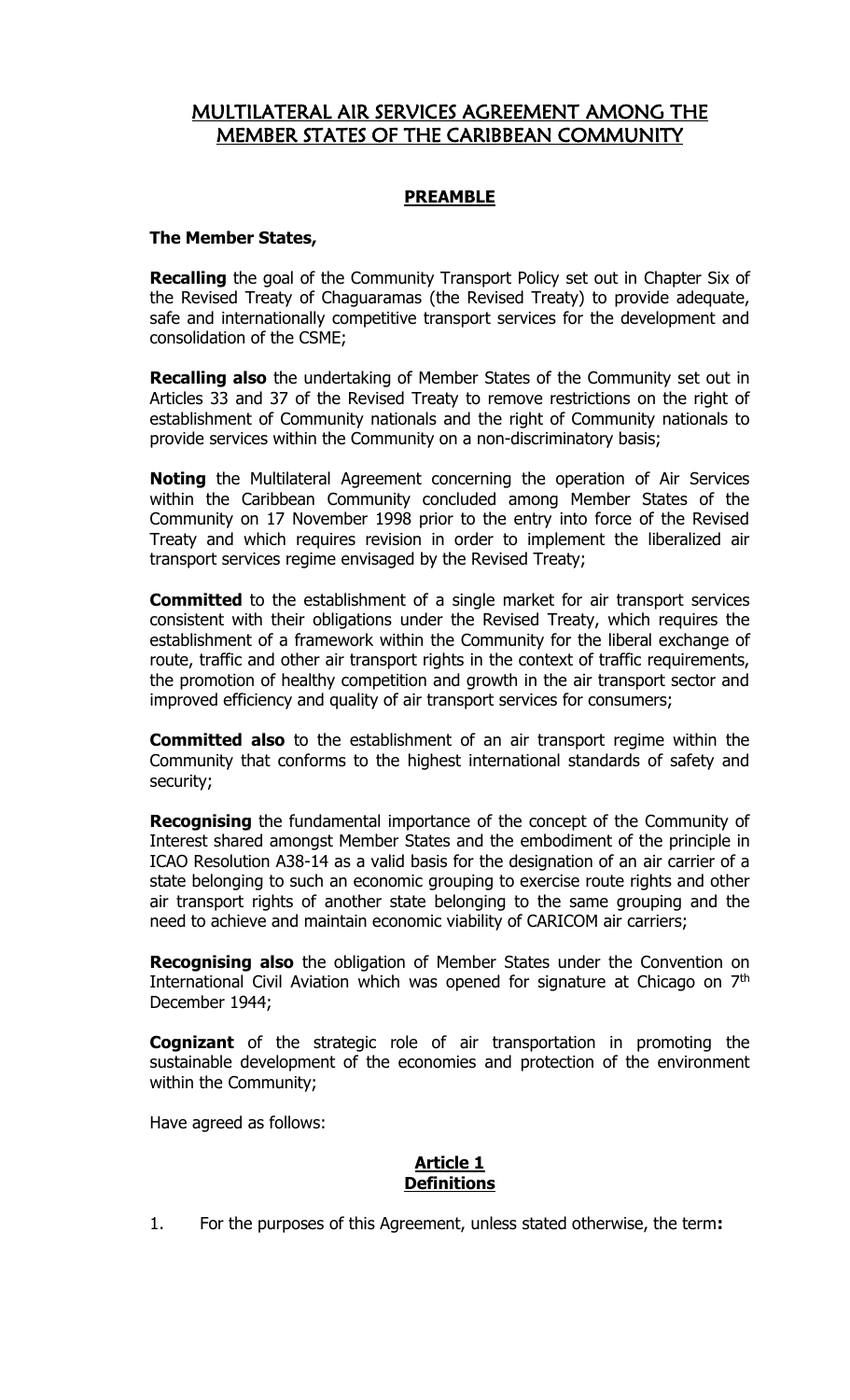- **"aeronautical authority"** used in relation to a Member State means the Minister, Civil Aviation Authority, or other person or agency responsible for the regulation of civil aviation in that Member State;
- "**agreed services**" means air transport services pursuant to a right granted under Article 5;
- **"Agreement"** means this Agreement and any amendment thereto;
- "**air carrier**" means a person, organization or enterprise that engages in domestic or international commercial air transport operations or both;
- **"air transportation"** means the public carriage by aircraft of passengers, baggage, cargo and mail, separately or in combination, for remuneration or hire;
- **"anti-competitive business conduct"** means conduct by an air carrier which prejudices trade and prevents, restricts or distorts competition within the territory of a requesting state within the meaning of Article 175 of the Revised Treaty;
- **"cabotage"** means taking up and discharging passengers, cargo and mail, separately or in combination, between two points in the same Member State;
- **"capacity"** means the volume of air services provided under this Agreement which is normally measured in terms of the number or frequency of flights, or the number of seats, or tons offered for cargo in a market or on a route for a specific period such as daily, weekly, monthly, annually or seasonally;
- **"CARICOM air carrier"** means an air carrier which is a Community national;
- **"Chicago Convention"** means the Convention on International Civil Aviation, opened for signature at Chicago on 7 December 1944, and includes:
	- (a) any amendment that has entered into force under Article 94(a) of the Convention and has been ratified by Member States; and
	- (b) any Annex or any amendment thereto adopted under Article 90 of the Convention, insofar as such Annex or amendment is at any given time effective for Member States and is relevant to the issue in question;
- **"Community"** means the Caribbean Community established by Article 2 of the Revised Treaty;

## **"Community national"** means:

- (a) a person who is a citizen of a Member State;
- (b) a person who has a connection with a Member State of a kind which entitles that person to be regarded as belonging to it, or if it be so expressed as being a native or resident of that Member State for the purposes of the laws thereof relating to immigration; or
- (c) a company or other legal entity constituted in a Member State in conformity with the laws of that Member State and which that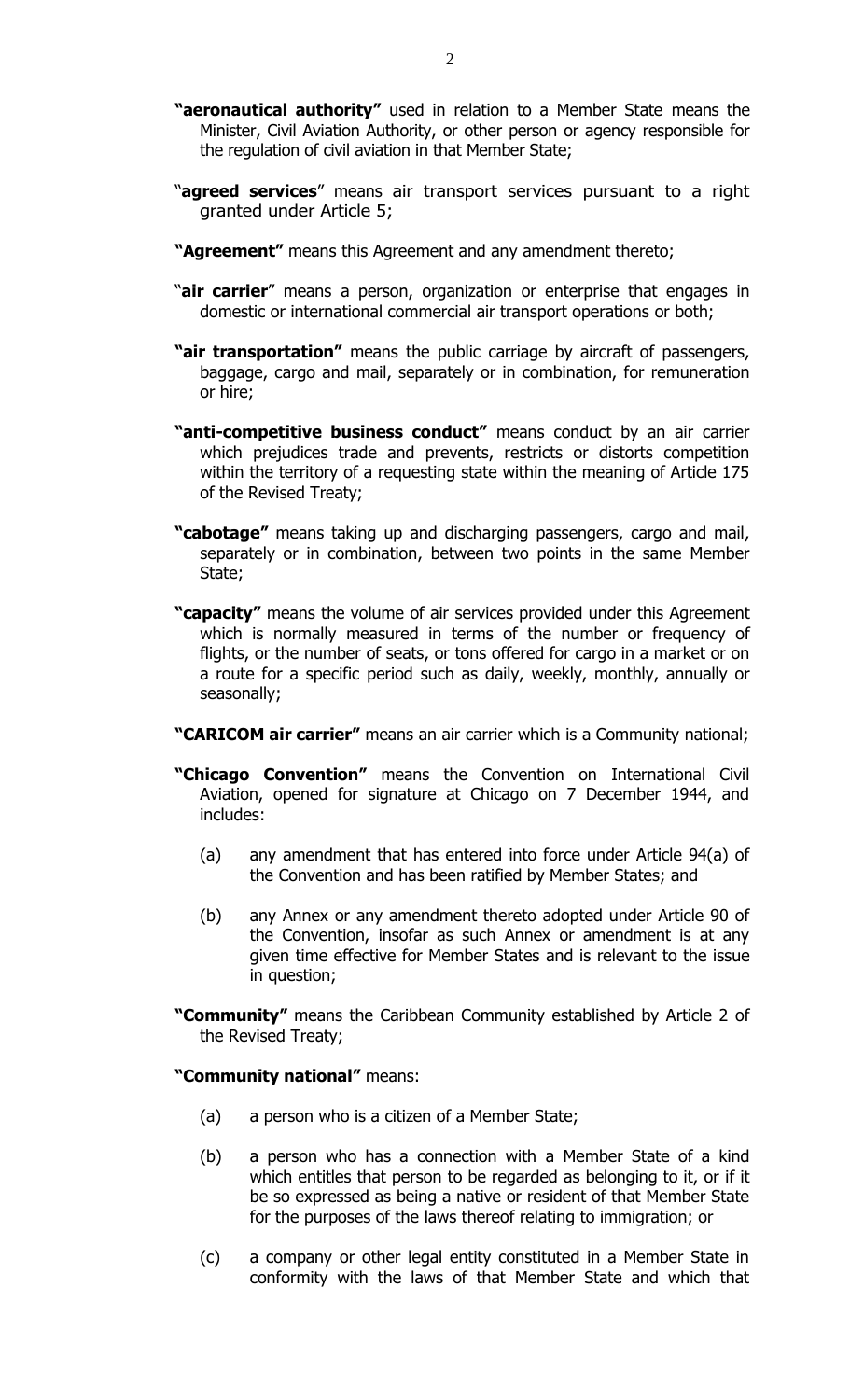Member State regards as belonging to it, provided that such company or such legal entity -

- (i) has been formed for gainful purposes;
- (ii) has its registered office and central administration in a Member State;
- (iii) carries on substantial activities within the Community; and
- (iv) is substantially owned and effectively controlled by persons mentioned in sub-paragraph (a) and (b) of this paragraph.
- **"COTED"** means the Council for Trade and Economic Development referred to in Article 15 of the Revised Treaty;
- **"designated air carrier"** means an air carrier which has been designated in accordance with Article 6;
- **"domestic air transportation"** means air transportation in which passengers, baggage, cargo and mail taken on board at one point in the territory of a state are destined for another point in the territory of the same state;
- **"fair competitive environment"** means the set of social, market and cultural behaviours, laws and regulations of a country or society which allow state-owned and privately owned air carriers, the opportunity to compete freely and openly, impartially and equitably and which encourages innovation, choice and freedom to supply services and which allows business entities to take full advantage of innovations, explore new and innovative options and enter and exit the air transport sector in a transparent manner with minimum required costs and effort;
- **"Former Agreement"** means the Multilateral Agreement concerning the operation of Air Services within the Caribbean Community concluded among Member States of the Community on 17 November 1998;
- **"ICAO"** means the International Civil Aviation Organization established by the Chicago Convention;
- **"international air transportation"** means air transportation in which the passengers, baggage, cargo or mail which are taken on board in the territory of one state are destined to the territory of another state;
- **"licence"** includes operating licence;
- **"Member State**" means a party to this Agreement;
- **"operating licence**" means a licence issued by a Member State to a CARICOM air carrier in accordance with its laws to operate as a CARICOM air carrier in the territory of that Member State;
- **"point"** means in relation to international air services, a designated port of entry and in relation to domestic air services, designated ports within a Member State;

**"price"** means:

(a) air fares to be paid to air carriers or their agents or other ticket sellers for the carriage of passengers and baggage on air services and any conditions under which those prices apply, including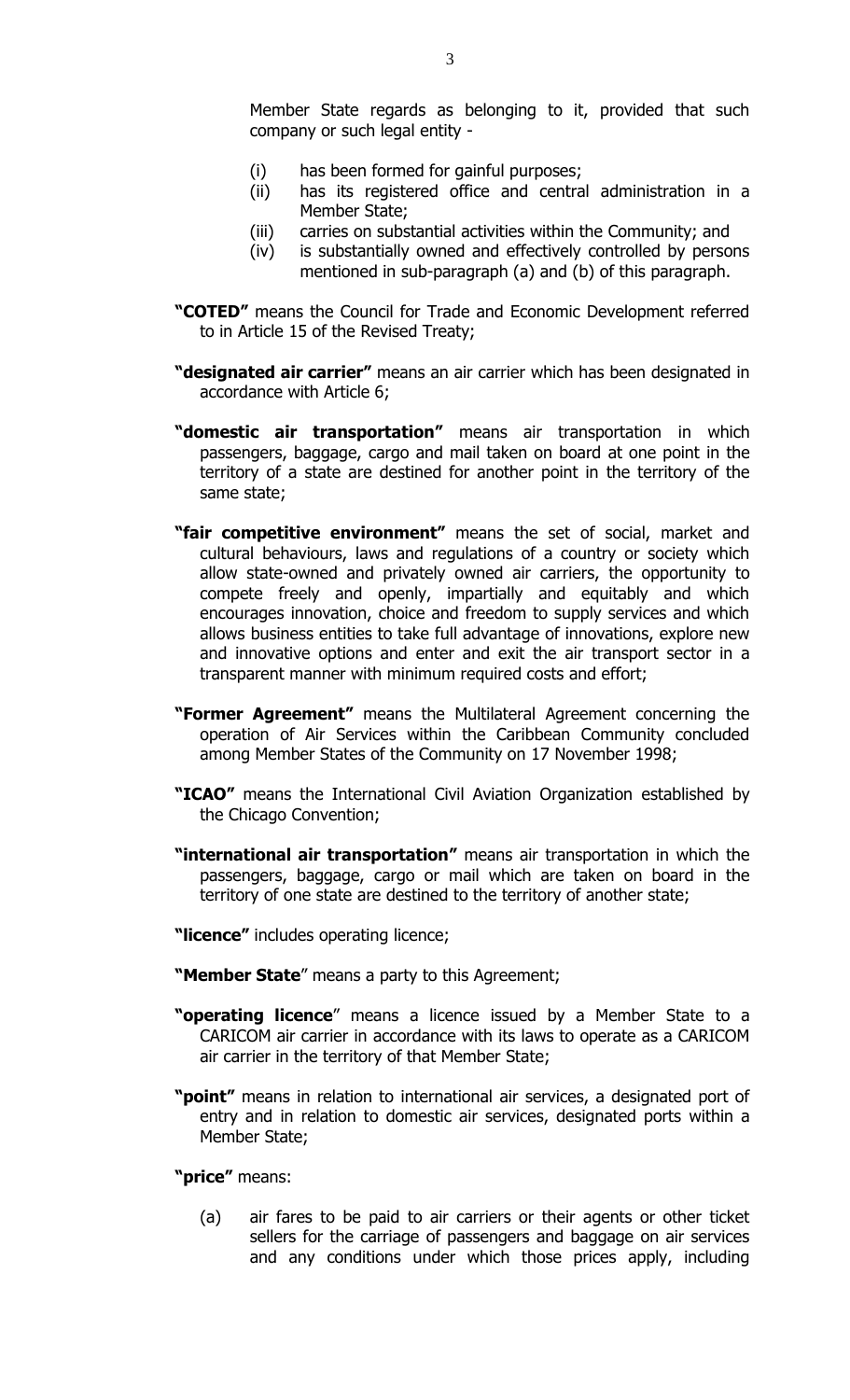remuneration and conditions offered to agency and other auxiliary services; and

- (b) air rates to be paid for the carriage of cargo and conditions under which those rates apply including remuneration and conditions offered to agency and other auxiliary services;
- **"principal place of business"** in relation to an air carrier, means the head office or registered office within which the principal financial functions and operational control, including continued airworthiness management, of the air carrier are exercised;
- **"Revised Treaty"** means the Revised Treaty of Chaguaramas Establishing the Caribbean Community including the CARICOM Single Market and Economy signed in Nassau, The Bahamas, on July 5, 2001;
- **"Secretary-General"** means the Secretary-General of the Community;
- **"Seventh Freedom Rights"** means the right or privilege granted by a Member State (the Granting State) to another Member State (the Recipient State) to provide international air transport services between the territory of the Granting State and another Member State without requiring that such services originate or terminate in the territory of the Recipient State, i.e. the service need not connect to or be an extension of any service to or from the Recipient State;

**"third state"** means a state which is not a Party to this Agreement; and

**"user charges"** means a charge imposed on air carriers for the provision of airport, environmental, air navigation or aviation security facilities or services including related facilities and services.

2. For the purposes of this Agreement the territory of a state shall be deemed to be the land areas and territorial waters adjacent thereto under the sovereignty, suzerainty, protection or mandate of such State, which shall include:

- (a) in the case of an archipelagic state, its archipelagic waters; and
- (b) the airspace above the territory of such state.

3. References in this agreement to **"air service", "international air service", "airline",** and **"stop for non-traffic purposes"** shall be construed in accordance with the meanings assigned to them in Article 96 of the Chicago Convention.

4. For the purpose of determining the eligibility of an air carrier as a CARICOM air carrier, a company or other legal entity is:

- (a) **substantially owned** if more than fifty percent of the equity interest therein is beneficially owned by persons, companies or other entities as the case may be, mentioned in paragraph (a), (b) or (c) of the definition of Community national; and
- (b) **effectively controlled** if persons, companies or other entities mentioned in sub paragraph (a) have the power to name a majority of its directors or otherwise legally to direct its actions.

5. For the purpose of determining whether an air carrier is **substantially owned** or **effectively controlled** under paragraph 4, any equity interest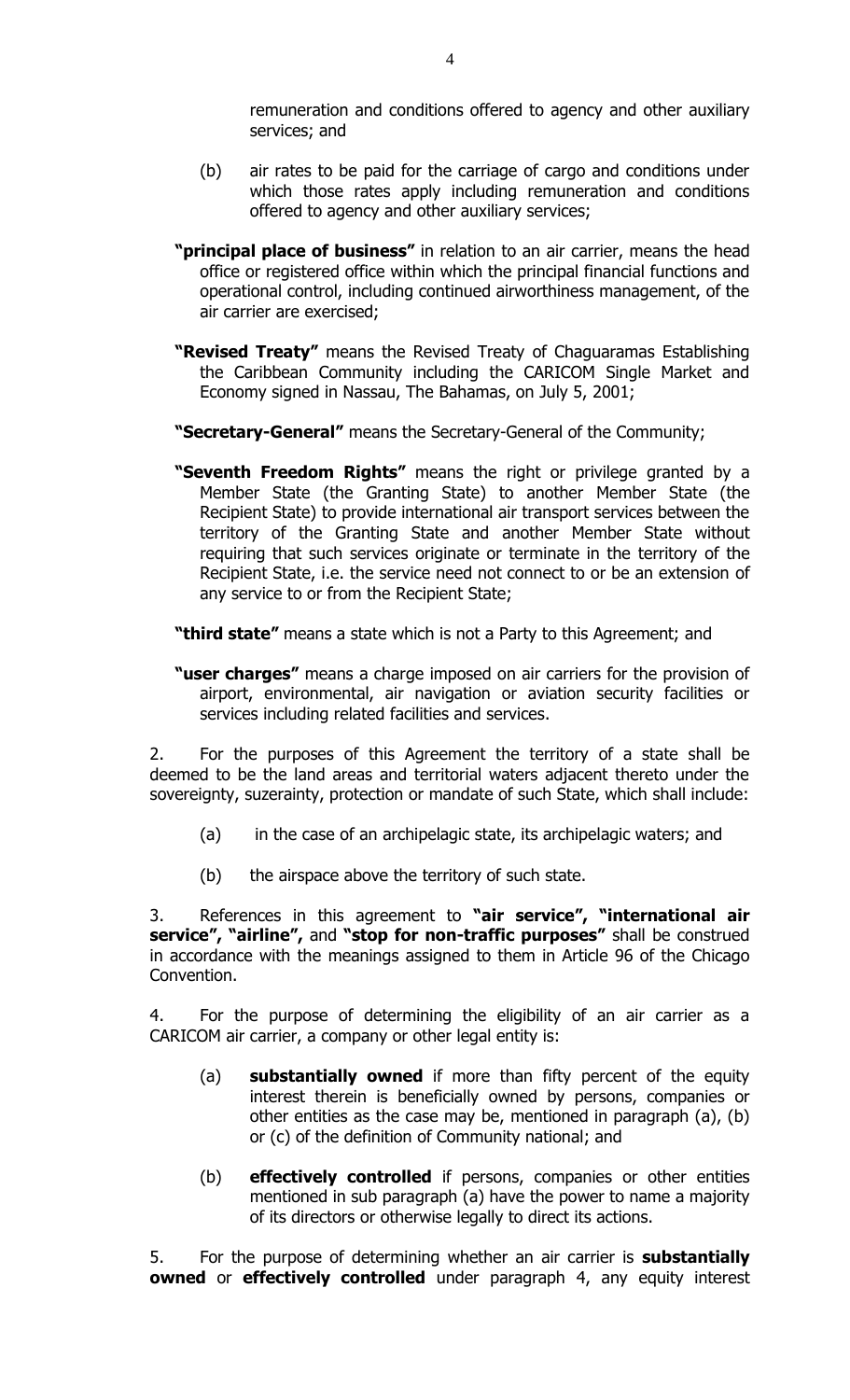beneficially owned by one or more Member States shall be deemed to be held by Community nationals.

6. An air carrier which has its principal place of business in a Member State within the meaning of this Agreement shall be deemed to have its central administration in a Member State within the meaning of paragraph (c) (ii) of the definition of Community national.

7. Unless the context otherwise requires, references in this Agreement to actions to be taken or not taken by a Member State in relation to a designated air carrier shall be construed as references to an air carrier designated by another Member State.

## **Article 2 Objective of Agreement**

- 1. This Agreement seeks, within the framework of the Revised Treaty, to:
	- (a) establish a single market for air transport services within the Community in furtherance of the undertaking of Member States under paragraph 1 of Article 33 and paragraph 1 of Article 37 of the Revised Treaty to remove barriers to the right of establishment of Community nationals and the right of Community nationals to provide services within the Community; and
	- (b) establish measures to:
		- (i) promote the adoption of uniform standards and recommended practices for the provision of air transport services within the Community;
		- (ii) ensure uniformity in licensing and certification of aviation personnel within the Community; and
		- (iii) ensure that the provision of international air transport services in the Community is undertaken by financially viable and technically qualified air carriers.

2. This Agreement confers rights and obligations on Member States in furtherance of the objectives set out in paragraph 1.

# **Article 3 Licensing Requirements**

1. A Member State shall not permit a CARICOM air carrier to operate within its territory unless it has been issued with an operating licence and an air operator's certificate by a Member State in accordance with the laws of that Member State.

2. Member States shall require an applicant for an operating licence to satisfy the following requirements:

- (a) proof of registration of the air carrier in a Member State;
- (b) possession of an air operator's certificate or other document evidencing a similar certification issued by the competent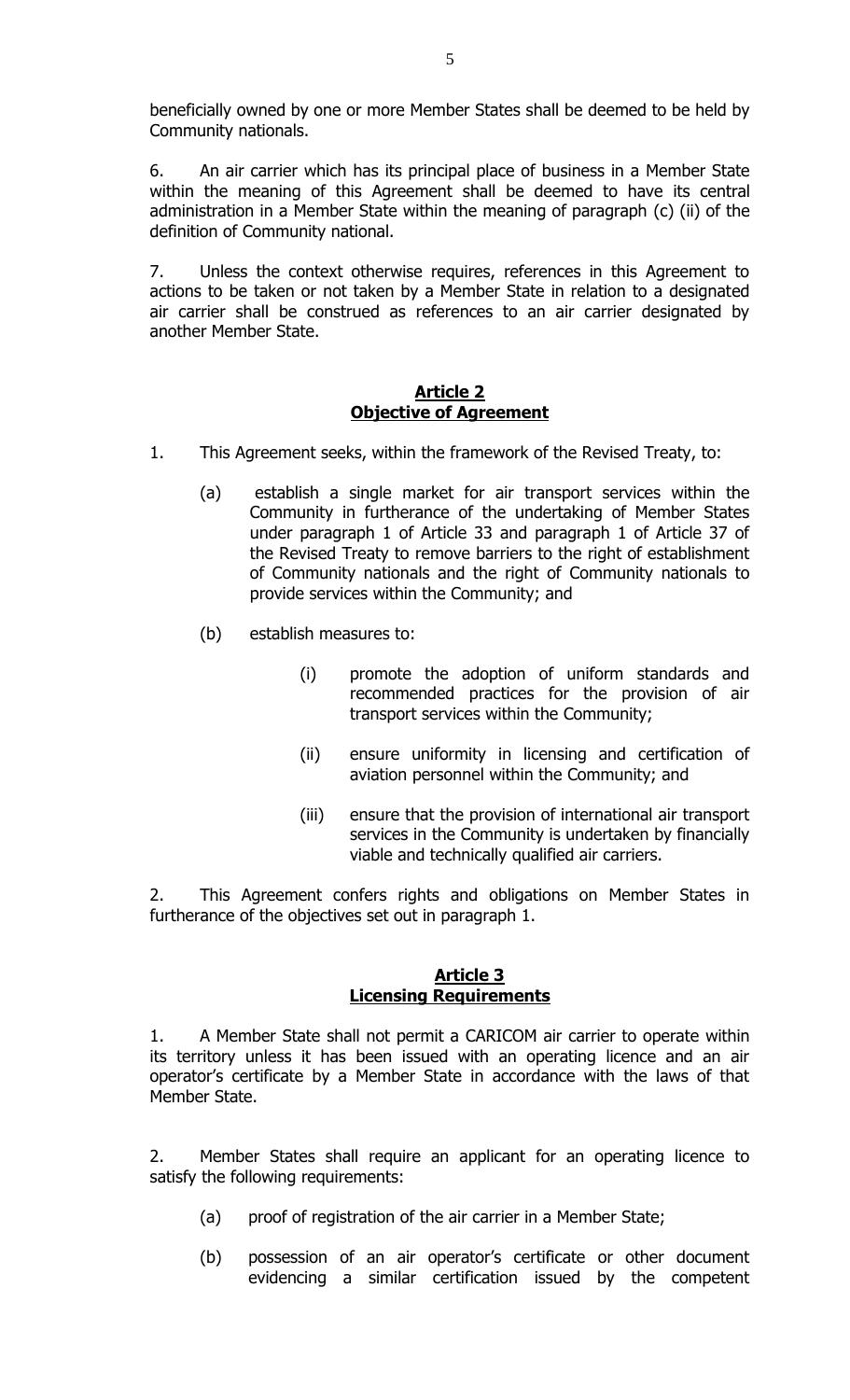aeronautical authority of the Member State in which the CARICOM air carrier is registered;

- (c) proof of eligibility as a CARICOM air carrier; and
- (d) evidence including a business plan which demonstrates the air carrier's financial fitness and ability to meet actual and potential obligations for a period of thirty-six months from commencement of the proposed operations.

3. Subject to this Agreement, a CARICOM air carrier satisfying the requirements of paragraph 2 shall be entitled to receive an operating licence but such a licence does not in itself confer any rights of access to specific routes or markets within the Community.

## **Article 4 Insurance and Reporting Requirements**

1. A Member State shall require holders of operating licences issued by that state to provide annually audited accounts and other relevant information as may be specified, disclosing any significant changes in operations or ownership.

2. A Member State shall not permit a CARICOM air carrier registered in its territory to operate air services unless it is insured to cover liability in case of accidents, in particular, in respect of passengers, baggage, cargo, mail and third party liabilities.

3. A Member State may require a CARICOM air carrier which operates air services within its territory to demonstrate that it satisfies the requirements of this Article.

# **Article 5 Grant of Rights**

1. Each Member State grants to the other Member States, for the benefit of air carriers designated by those Member States under Article 6 -

- (a) the right to fly across its territory without landing;
- (b) the right to make stops in its territory for non-traffic purposes;
- (c) Seventh Freedom Rights;
- (d) rights of cabotage; and
- (e) the rights otherwise specified in this Agreement.

2. Member States shall, within the scope of the rights granted under paragraph 1, permit each designated carrier to, at the designated carrier's option:

- (a) provide, within the terms of their designations, scheduled, nonscheduled, charter and other services in either or both directions;
- (b) combine different flight numbers within one aircraft operation;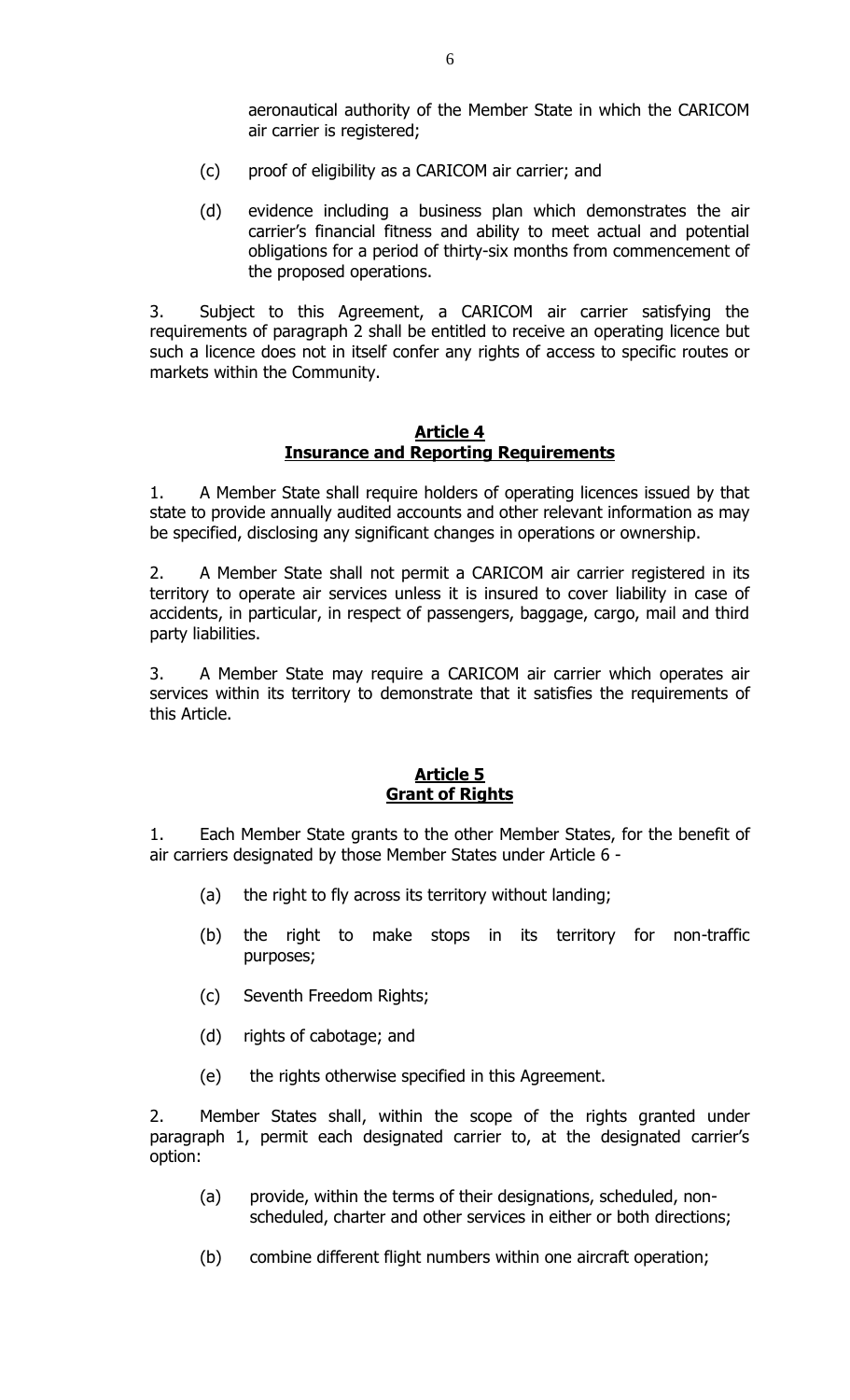- (c) serve behind, intermediate and beyond points and points in the territories of the Member States on the routes in any combination and in any order;
- (d) omit stops at any point or points;
- (e) transfer traffic from any of its aircraft to any of its other aircraft at any point on the routes;
- (f) serve points behind any point in its territory with or without change of aircraft or flight number and hold out and advertise such services to the public as through services;
- (g) make stopovers at any points whether within or outside the territory of any Member State;
- (h) carry transit traffic through the territory of any other Member State; and
- (i) combine traffic on the same aircraft regardless of where such traffic originates,

without directional or geographic limitation and without loss of any right to carry traffic otherwise permissible under this Agreement.

3. On any sector or segments of the agreed routes, a designated air carrier may provide air transportation services without any limitation at any point on the route with respect to the type or number of aircraft operated.

4. A Member State shall, in respect of the rights and benefits conferred under this Article:

- (a) accord to designated air carriers of another Member State treatment no less favourable than that accorded to air carriers of a third state; and
- (b) not discriminate between the designated air carriers of a Member State and air carriers designated by itself or otherwise registered in its territory, or bearing its nationality.

#### **Article 6 Designation of Air Carriers**

1. A Member State may designate as many air carriers as it wishes to operate air transport services under this Agreement and may withdraw or alter such designations.

2. The designation of an air carrier by a Member State shall be transmitted in writing by the designating Member State to the Secretary-General for transmission to the other Member States.

## **Article 7**

## **Grant of Operating Authorisations and Permissions to Air Carriers**

On receipt by a Member State of an application from a designated air carrier for the grant of operating authorisations or technical permissions with respect to or in connection with the provision of air transport services, the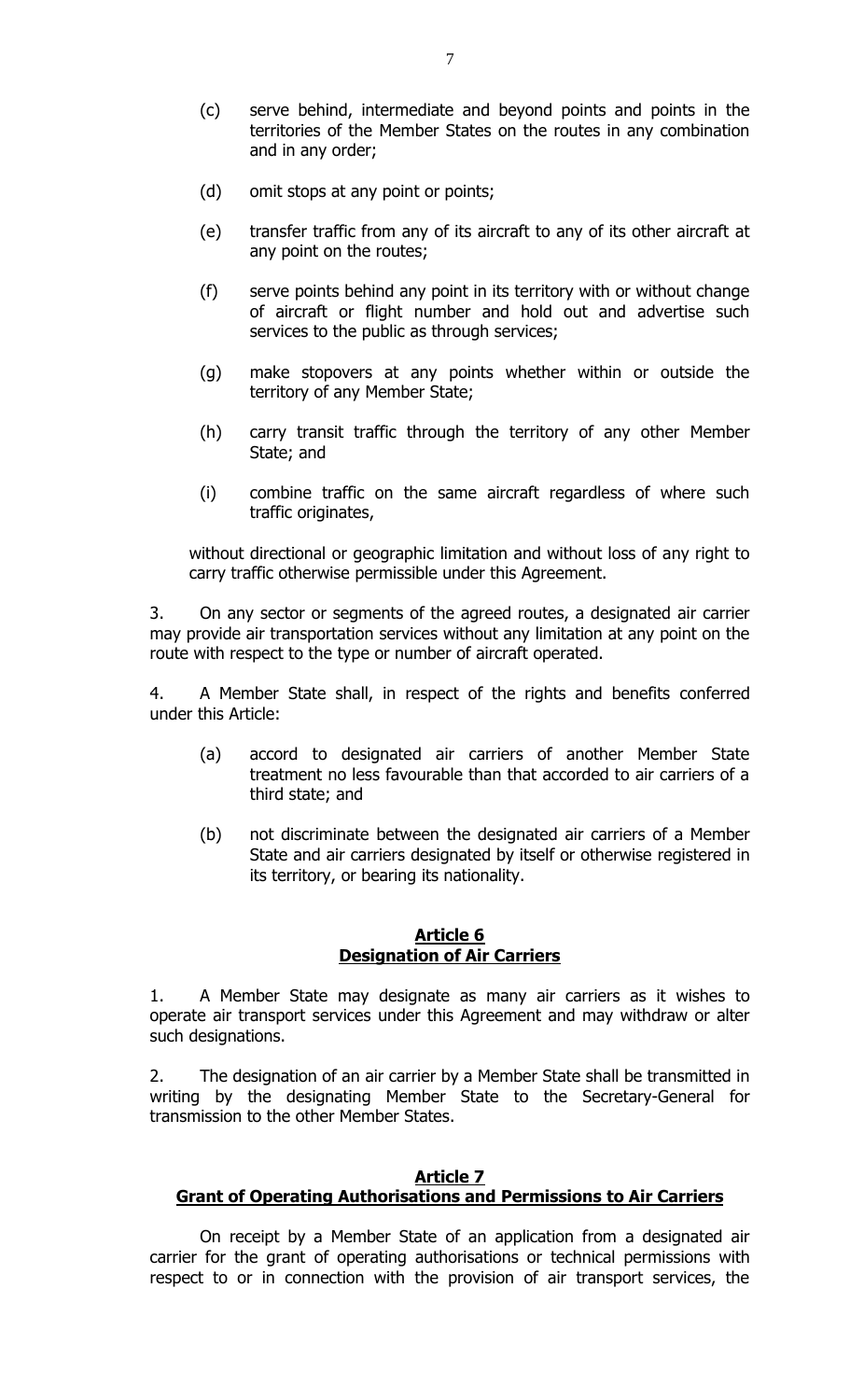Member State shall, subject to Article 8, grant the operating authorizations and technical permissions applied for with minimum procedural delay.

#### **Article 8 Withholding, Revocation, and Limitation of Authorisation**

1. A Member State may deny an application for operating authorisations or technical permissions under Article 7 or to temporarily or permanently revoke, suspend, limit or impose conditions in relation thereto if:

- (a) the Member State is not satisfied that the carrier in respect of which the application is made:
	- (i) is a CARICOM air carrier;
	- (ii) is qualified to meet the conditions prescribed under the laws applied by the Member State to the operation of air transportation in the territory of the Member State; or
	- (iii) is not in compliance with the laws applicable under Article 9; or
	- (b) the Member State which designated the air carrier is not in compliance with Article 12 or Article 13;

2. Unless immediate action is essential to prevent further non-compliance with sub-paragraph  $1(a)(iii)$  or  $1(b)$  of this Article, the rights established by this Article shall be exercised only after consultations with the Member State designating the air carrier.

3. Any action taken under paragraph 1 of this Article shall be communicated to the Secretary-General.

## **Article 9 Application of Laws**

1. The laws of a Member State relating to the operation and navigation of aircraft shall apply to designated air carriers while entering, present within, or leaving the territory of that Member State.

2. The laws of a Member State relating to the admission to, or departure from, its territory shall apply to passengers, crew and cargo on aircraft (including regulations relating to entry, clearance, aviation security, immigration, passports, customs and quarantine or, in the case of mail, postal regulations).

3. Member States shall not discriminate against air carriers designated by another Member State on the grounds of nationality or in the application of laws and regulations with respect to immigration, customs and quarantine.

#### **Article 10 Direct Transit**

1. Member States shall subject passengers, baggage, cargo and mail in direct transit through its territory and not leaving the area of the airport reserved for such purpose to no more than a simplified control procedure.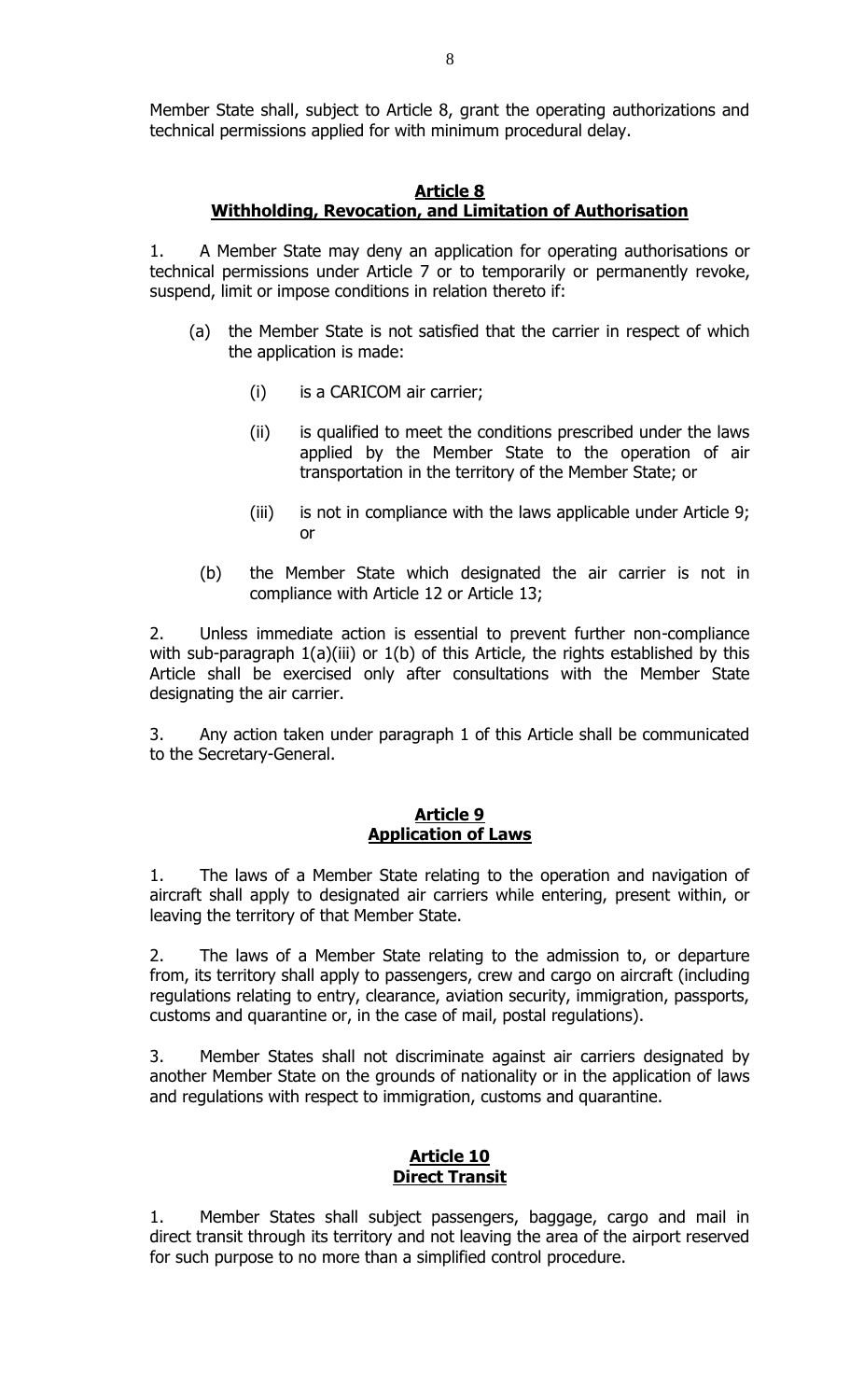2. Notwithstanding paragraph 1, but subject to the requirements of Articles 12 and 13, passengers, baggage, cargo and mail referred to in paragraph 1, may be examined by a Member State for reasons of aviation security, narcotics control, and prevention of illegal entry or in special circumstances**.**

3. Baggage and cargo in direct transit shall be exempt by the Member State from customs duties and similar taxes.

## **Article 11 Recognition of Certificates**

1. Certificates of airworthiness, certificates of competency and licenses issued or rendered valid by a Member State and still in force shall be recognised as valid by the other Member States for the purpose of operating the agreed services, provided that the requirements under which such certificates and licenses were issued or rendered valid are equal to, or above, the minimum standards which may be established pursuant to the Chicago Convention.

2. If the privileges or conditions of the licences or certificates referred to in paragraph 1 should permit a difference from the minimum standards established under the Chicago Convention, and which difference has been filed with ICAO, the other Member States may request consultations between their aeronautical authorities and the aeronautical authority of the issuing Member State with a view to clarifying the practice in question.

3. Each Member State reserves the right to refuse to recognise for the purpose of flights above or landing within its own territory, certificates of competency and licenses granted to its own nationals by another Member State.

## **Article 12 Safety**

1. A Member State may request consultations with another Member State at any time concerning the safety standards maintained and administered by that other Member State relating to aeronautical facilities, aircrews, aircraft or the operation of designated air carriers. Such consultations shall take place within thirty days of that request.

2. If, following such consultations, a Member State finds that another Member State does not effectively maintain and administer safety standards and requirements in any of the areas mentioned in paragraph 1 in a manner that is at least equal to the minimum standards established pursuant to the Chicago Convention, the Member State shall be notified of such findings and the steps considered necessary to conform with those minimum standards and the Member State shall take appropriate corrective action.

3. A Member State reserves the right to withhold, revoke, suspend, limit or impose conditions on the operating authorisation or technical permission of an air carrier or air carriers designated by a defaulting Member State in the event that the defaulting Member State does not take appropriate corrective action within fifteen days or such other period as may be agreed between the requesting Member State and the defaulting Member State.

4. Notwithstanding the provisions of Article 33 of the Chicago Convention, when an aircraft, whether or not registered in a Member State is operated by or on behalf of a CARICOM air carrier, the certificate of airworthiness and certificates of competency and licenses in respect of that aircraft and its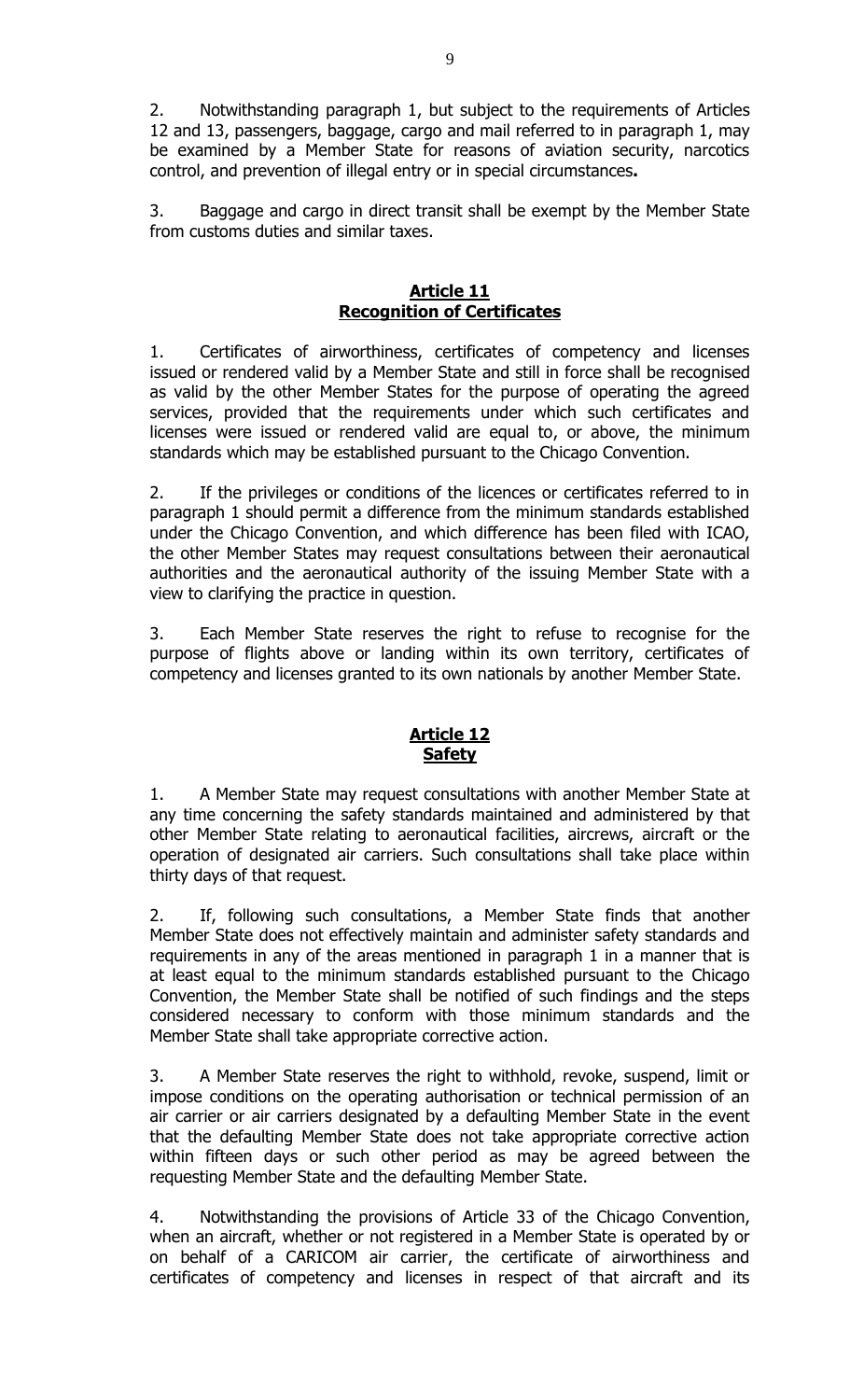operating crew as well as the condition of the aircraft and its equipment shall be subject to inspection while within the territory of another Member State by the authorised representatives of that Member State provided that such inspection, called a ramp inspection, does not result in an unreasonable delay of the aircraft in its operation and is done on a non-discriminatory basis.

5. If a ramp inspection or a series of ramp inspections of an aircraft and its operating crew mentioned in paragraph 4 gives rise to serious concerns by the inspecting Member State that:

- (a) the aircraft or the operation of the aircraft does not comply with at least the minimum standards established pursuant to the Chicago Convention; or
- (b) there is a lack of effective maintenance and administration of safety standards established pursuant to the Chicago Convention,

the inspecting Member State shall be free to conclude that the requirements under which the certificates or licences were issued or rendered valid in respect of the aircraft or its operating crew, or under which the aircraft is operated, are not equal to, or above, the minimum standards established pursuant to the Chicago Convention.

6. A Member State reserves the right to suspend or vary, immediately, the operating authorisation or technical permission of the operator of an aircraft in the event that following a ramp inspection, a series of ramp inspections, a denial of such inspection, consultations with the operator or the Member State in which the operator has his principal place of business, the Member State concludes that such action is essential for the safe operation of the aircraft.

7. Any action taken by a Member State pursuant to paragraph 3 or 6, shall be discontinued when it is established that the basis for taking that action ceases to exist.

# **Article 13 Aviation Security**

1. Consistent with their rights and obligations under international law, Member States reaffirm that their obligation to protect, in their mutual relationship, the security of civil aviation against acts of unlawful interference forms an integral part of this Agreement.

2. Without limiting the generality of their rights and obligations under international law, the Member States shall, in particular, act in conformity with the provisions of:

- (a) the Convention on Offences and Certain Other Acts Committed on Board Aircraft, done at Tokyo on 14 September 1963;
- (b) the Convention for the Suppression of Unlawful Seizure of Aircraft, done at The Hague on 16 December 1970;
- (c) the Convention for the Suppression of Unlawful Acts against the Safety of Civil Aviation, done at Montreal on 23 September 1971;
- (d) the Protocol for the Suppression of Unlawful Acts of Violence at Airports Serving International Civil Aviation, done at Montreal on 24 February 1988;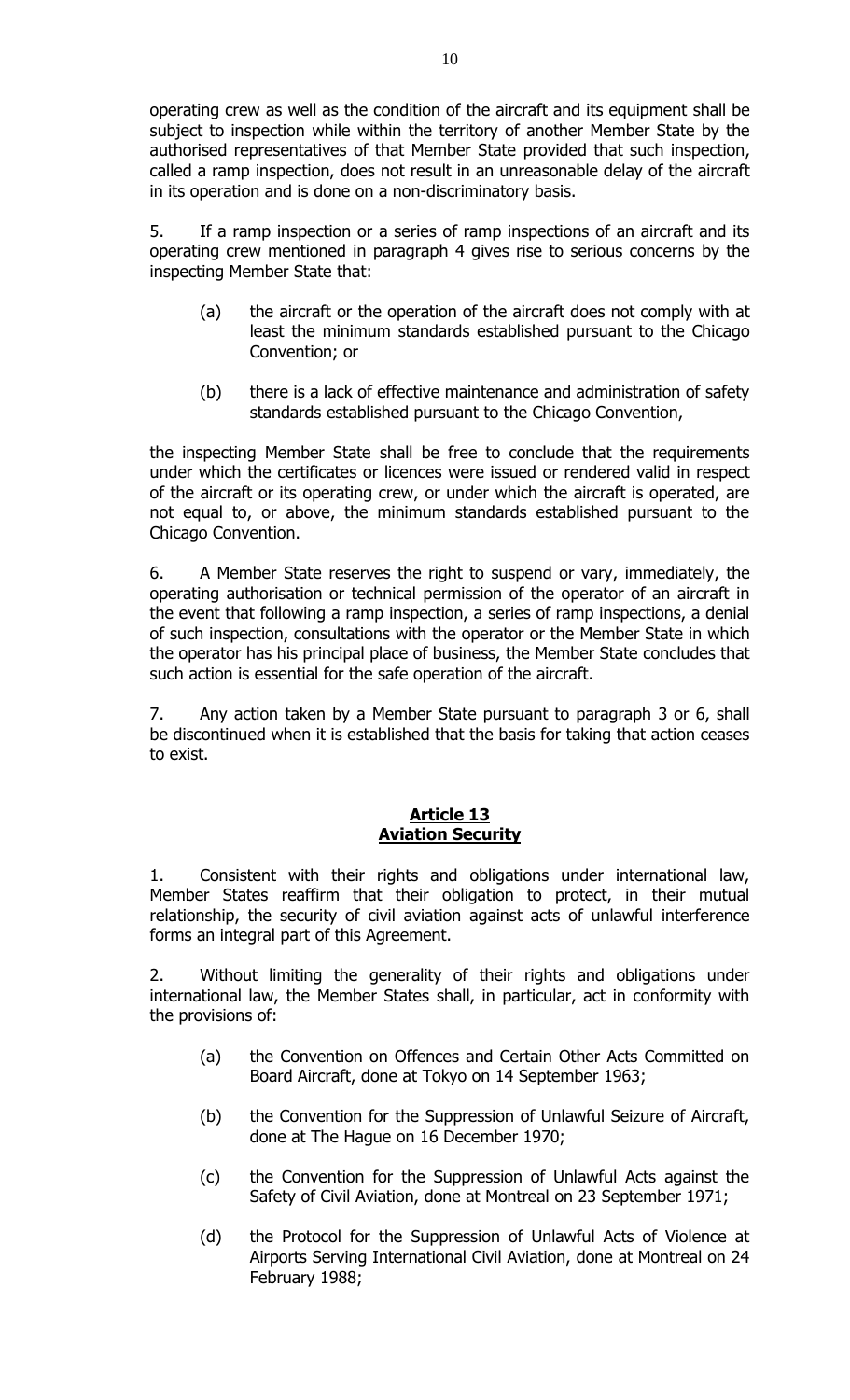- (e) the Convention on the Marking of Plastic Explosives for the Purpose of Detection, done at Montreal on 1 March 1999; and
- (f) any Convention and Protocol relating to the security of civil aviation to which the Member States adhere.

3. A Member State shall upon request of another Member State provide all necessary assistance to that Member State to prevent acts of unlawful seizure of civil aircraft and other unlawful acts against the safety of such aircraft, of their passengers and crew, and of airports and air navigation facilities, and to address any other threat to the security of civil air navigation.

4. The Member States shall, in their mutual relations, act in conformity with the aviation security standards and appropriate recommended practices established by ICAO and designated as Annexes to the Chicago Convention to the extent that such security provisions are applicable to the Member States.

5. Each Member State shall require that operators of aircraft of its registry, operators of aircraft who have their principal place of business in its territory, and the operators of airports in its territory act in conformity with such aviation security provisions as are applicable to the Member State. Each Member State shall advise the other Member States of any difference between its national regulations and practices and the aviation security standards of the Annexes referred to in paragraph 4 above. A Member State may request immediate consultations on such differences with any other Member State at any time.

6. When an incident, or threat of an incident of unlawful seizure of civil aircraft or other unlawful act against the safety of such aircraft, their passengers and crew, airports and air navigation facilities occurs, the Member States shall assist each other by facilitating communications and other appropriate measures intended to terminate such incident or threat as rapidly as possible commensurate with minimum risk to life.

7. A Member State which has reasonable grounds to believe that another Member State is not in compliance with the provisions of this Article may request immediate consultations with that other Member State on the matter. Failure to reach a reasonable agreement within fifteen days from the date of such request shall constitute grounds to withhold, revoke, suspend, limit, or impose conditions on the operating authorization or technical permission of an air carrier designated by the other Member State. When required by an emergency, a Member State may take interim action prior to the expiry of the fifteen days.

8. Each Member State shall have the right, within sixty days following notice of its intention for that purpose, for its aeronautical authorities to conduct an assessment in the territory of the other Member State of the security measures being carried out, or planned to be carried out, by air carrier operators in respect of flights arriving from, or departing to the territory of the first Member State. The administrative arrangements for the conduct of such assessments shall be agreed between the aeronautical authorities and implemented without delay so as to ensure that assessments will be conducted expeditiously.

# **Article 14 Commercial Opportunities**

1. Subject to this Agreement a Member State shall permit an air carrier designated by another Member State to: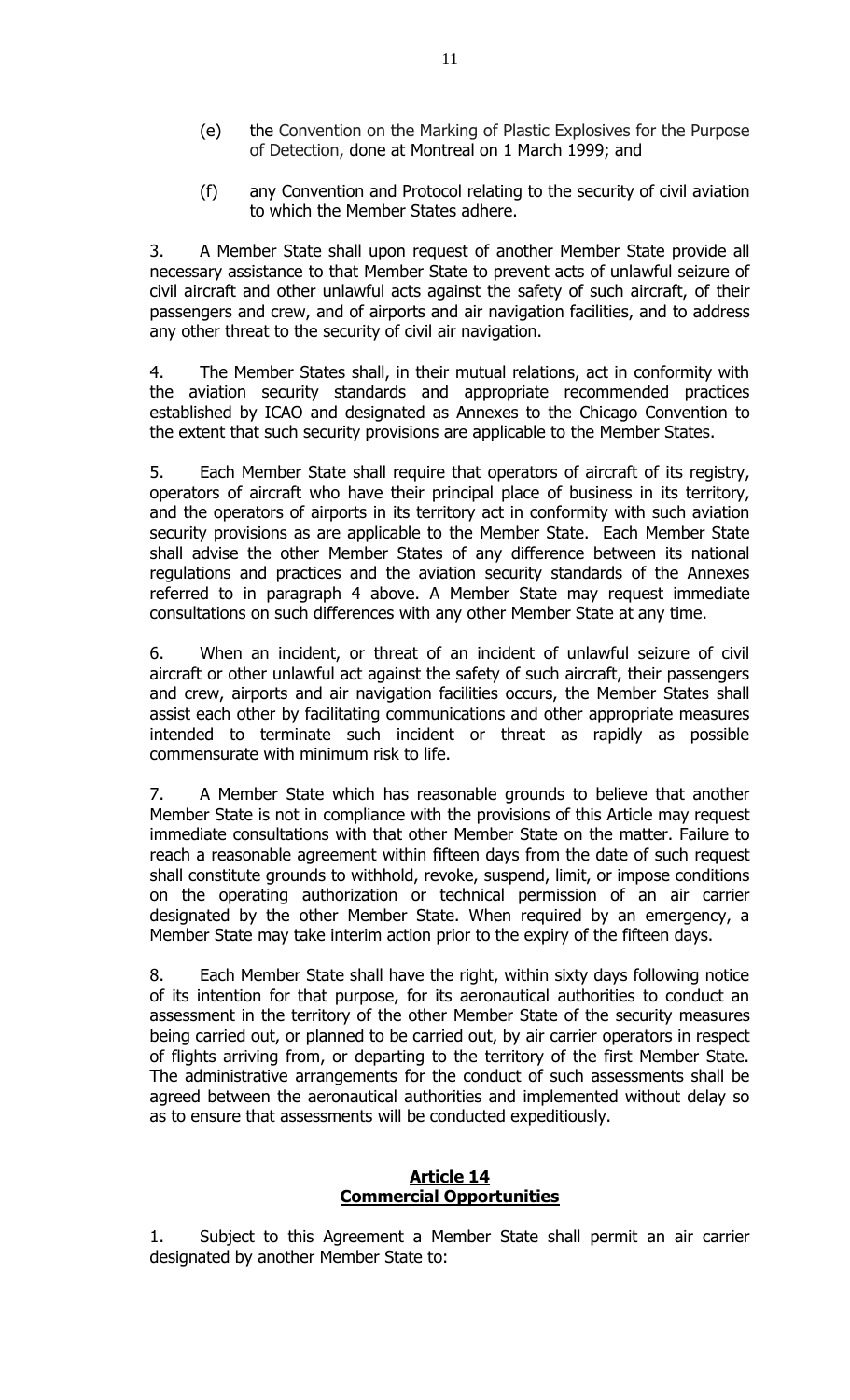- (a) establish offices in its territory for the promotion and sale of air transportation services;
- (b) engage in the sale of air transportation and related services in its territory directly, and at the air carrier's discretion, through its agents. Air carriers shall also be permitted to sell such transportation and related services and any person shall be free to purchase such transportation, in local currency or freely convertible currencies;
- (c) convert and remit to the territory of its incorporation, on demand, local revenues in excess of sums locally disbursed which shall be permitted promptly without restrictions or taxation in respect thereof at the rate of exchange applicable to current transactions and remittances on the date the carrier makes the initial application for remittance;
- (d) pay for local expenses, including purchases of fuel, in the territory of the other Member State in local currency;
- (e) in accordance with their obligations under the Revised Treaty and the laws, regulations and rules of the other Member State relating to entry, residence and employment, bring in and maintain in the territory of the other Member State managerial, sales, technical, operational, and other specialist staff required for the provision of air transportation; and
- (f) in operating or offering the authorised services, enter into cooperative marketing arrangements such as blocked-space, codesharing, joint ventures or leasing arrangements with:
	- (i) an air carrier or air carriers designated by a Member State;
	- (ii) an air carrier or air carriers of a third state; and
	- (iii) a surface transportation provider of any Member State,

provided that all participants to such arrangements hold the appropriate authority and meet the requirements applied to such arrangements.

2. Notwithstanding any other provision of this Agreement, the air carriers and indirect providers of cargo transportation of the Member State shall be permitted, without restriction, to employ in connection with international air transportation any surface transportation for cargo to, or from, any points within or outside the territory of the Member State, including transport to and from all airports with customs facilities, and including, where applicable, the right to transport cargo in bond under applicable laws and regulations. Such cargo, whether moving by surface or by air, shall have access to airport customs processing and facilities. Air carriers may elect to perform their own surface transport or to provide it through arrangements with other surface carriers, including surface transportation operated by other air carriers and indirect providers of cargo air transportation. Such inter-modal cargo services may be offered at a single price for the air and surface transportation combined, provided that shippers are not misled as to the facts concerning such transportation.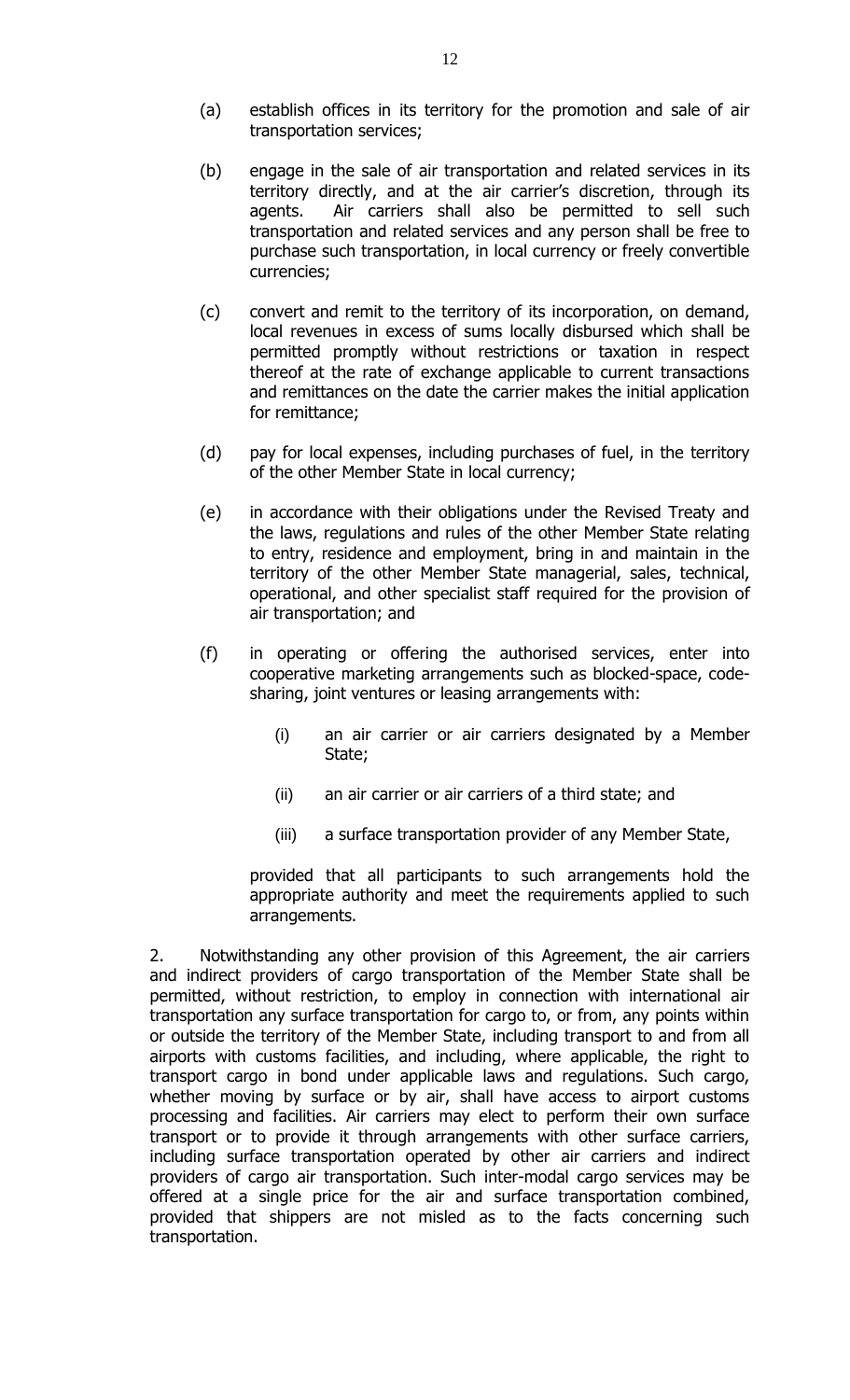## **Article 15 User Charges**

1. User charges that may be imposed by the competent aeronautical authorities of a Member State on an air carrier designated by another Member State shall be reasonable, transparent, cost related, non-discriminatory, and equitably apportioned among categories of users. In any event, any such user charges shall be assessed on the designated air carriers of a Member State on terms not less favourable than the most favourable terms available to any other air carrier at the time the charges are assessed.

2. Each Member State shall encourage consultations on user charges between its competent charging authority or airport or air navigation service provider and the air carriers using the service and facilities provided by those charging authorities or service provider and, where practicable through those air carriers' representative organizations. Reasonable notice of any proposals for changes in user charges should be given to such users to enable them to express their views before changes are made. Each Member State shall further encourage its competent charging authority or service provider and such users to exchange appropriate information concerning user charges.

## **Article 16 Exemption From Charges On Equipment, Fuel and Aircraft Stores**

1. Subject to paragraph 2, a Member State shall to the fullest extent permitted under its national laws, exempt a designated air carrier from import restrictions, customs duties, excise taxes, inspection fees and other national duties and charges.

- 2. Paragraph 1 applies to:
	- (a) aircraft fuel, lubricating oils, consumable technical supplies, spare parts including engines, regular aircraft equipment, aircraft stores;
	- (b) printed ticket stock, air waybills and printed material which bears the insignia of the air carrier printed thereon; and
	- (c) publicity material distributed free of charge by a designated air carrier,

intended for use or used solely in connection with the operation or servicing of aircraft of a designated air carrier for the purpose of operating the agreed services; and

- (i) introduced into the territory of a Member State by or on behalf of a designated air carrier;
- (ii) retained on board aircraft of a designated air carrier upon arrival in, or leaving the territory of, a Member State; or
- (iii) taken on board aircraft of a designated air carrier in the territory of a Member State.

3. Paragraphs 1 and 2 apply whether or not such items are used or consumed wholly within the territory of the Member State granting the exemption, provided that the ownership of such items is not transferred in the territory of the said Member State.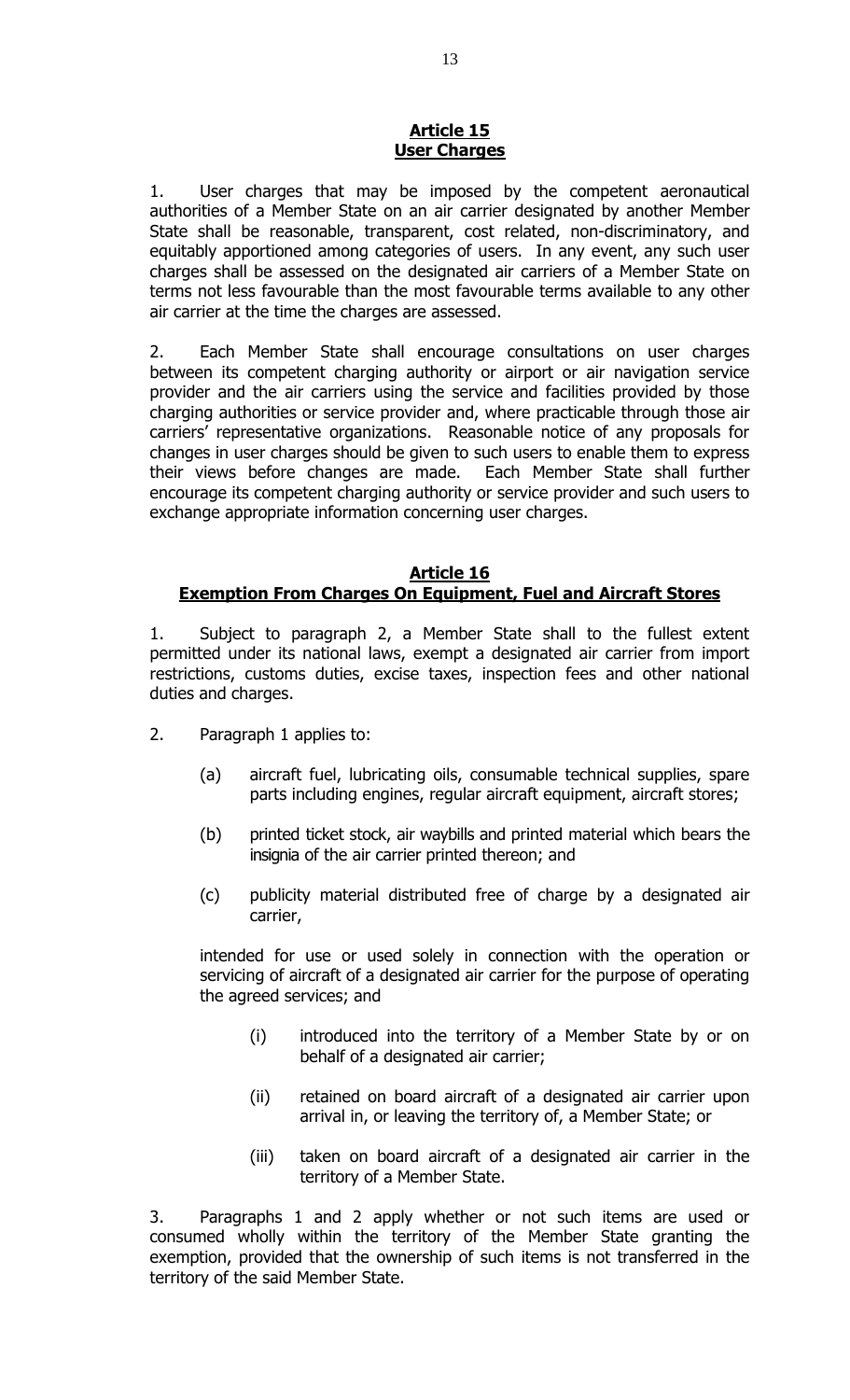4. The regular airborne equipment, as well as the materials and supplies normally retained on board the aircraft of a designated air carrier of a Member State, may be unloaded in the territory of another Member State with the approval of the customs authorities of that territory. In such case, the equipment, materials or supplies may be placed under the supervision of the said authorities until such time as they are re-exported or otherwise disposed of in accordance with customs laws.

## **Article 17 Capacity**

A Member State shall allow a designated air carrier to determine the frequency and capacity of the international and domestic air transportation it offers based on commercial considerations of the marketplace.

# **Article 18 Pricing**

1. The prices to be applied by a designated air carrier for services under this Agreement shall be established at reasonable levels, with due regard being paid to all relevant factors, including interests of users, cost of operation, characteristics of service, reasonable profit, and other commercial considerations in the marketplace.

2. A Member State may require notification of or filing with its aeronautical authorities of prices to be charged to or from its territory by designated air carriers. Such notification or filing by the designated air carriers may be required to be made not later than the initial offering of a price, regardless of the form, electronic or other, in which the price is offered.

3. A Member State may request consultations regarding any price charged by a designated air carrier for services under this Agreement. Such consultations shall be held not later than seven days after receipt of the request or such other period as agreed by the parties. The Member States shall cooperate in securing the information necessary to resolve any issues.

4. A Member State shall not take unilateral action to prevent the commencement or continuation of a price proposed to be charged or charged by a designated air carrier for air transportation between or within the territories of Member States, including in both cases transportation on an interline or intraline basis.

5. If a Member State believes that a price is inconsistent with the considerations set out in paragraph 1 it shall, as soon as may be practicable, request consultations and notify the Member State which designated that air carrier, of the reasons for its dissatisfaction.

6. Consultations under paragraph 5 shall be held not later than seven days after receipt of the request, and the Parties shall cooperate in securing the information necessary for a resolution of the issue. If the Member States reach agreement with respect to the price, each Member State shall use its best efforts to put that agreement into effect.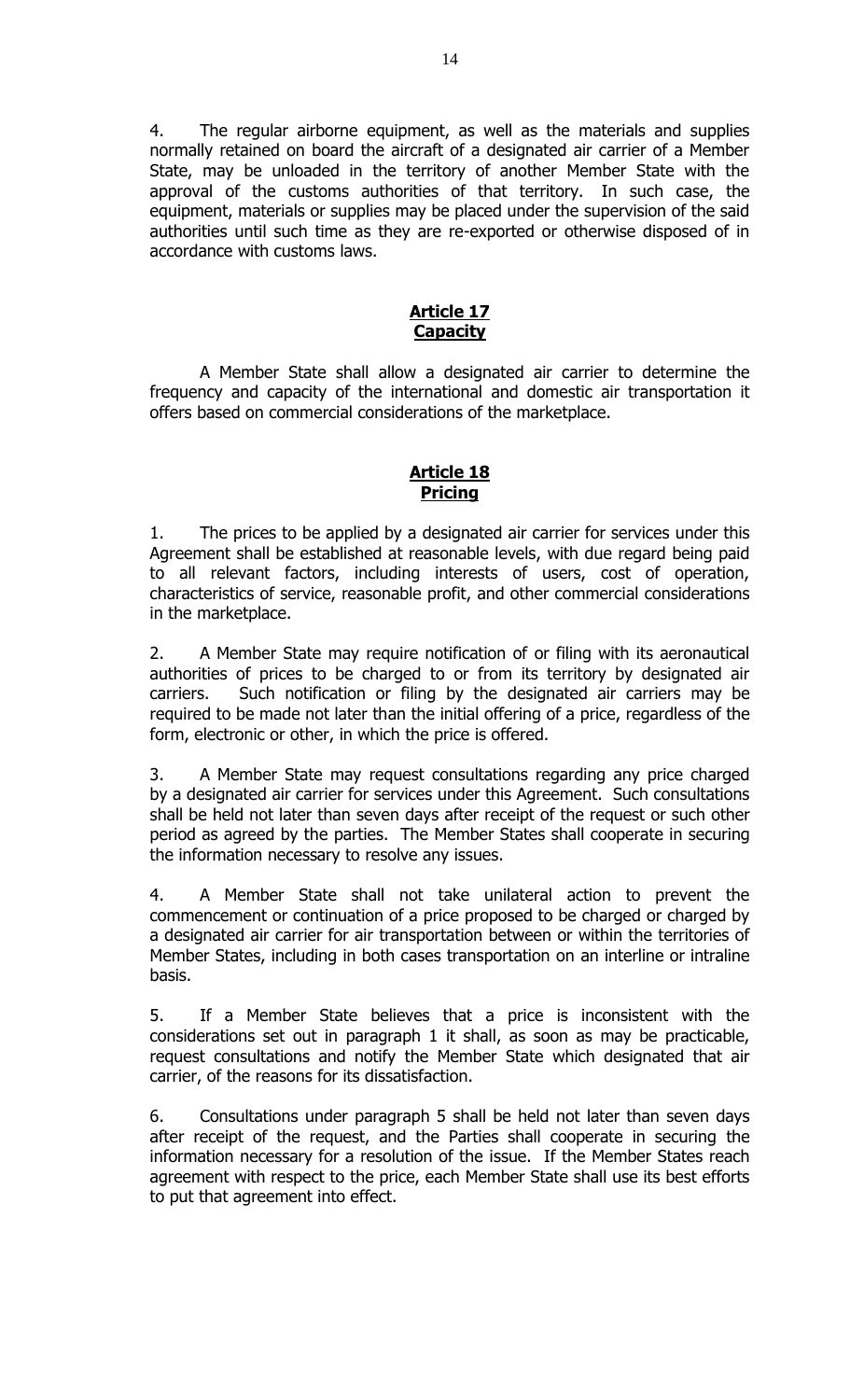## **Article 19 Fair Competition**

1. A Member State shall, under its competition laws and the Revised Treaty, provide designated air carriers with a fair competitive environment.

2. A Member State shall take appropriate action to eliminate all forms of discrimination or anti-competitive business conduct adversely affecting the competitive position of a designated air carrier.

3. Member States agree that changing market and commercial environment may impact what conduct is considered anti-competitive but accept that the following practices may constitute anti-competitive business conduct:

- (a) charging fares and rates on routes at levels which are, in the aggregate, insufficient to cover costs of providing the services to which they relate;
- (b) the addition of excessive capacity or frequency of service;
- (c) the practices identified in (a) and (b) and any other practice or behaviour which is sustained rather than temporary;
- (d) the practices in question have a serious economic effect on, or cause significant damage to, another air carrier;
- (e) the practices in question reflect an apparent intent or have the probable effect, of crippling, excluding or driving another air carrier from the market;
- (f) behaviour indicating an abuse of dominant position.

4. If the aeronautical authority of a Member State considers that an operation intended or conducted by a designated air carrier may constitute anticompetitive business conduct in accordance with the indicators listed in paragraph 3, it may request consultations in accordance with Article 25 with a view to resolving the issue. Such request shall be in accordance with the procedures set out in Article 193 of the Revised Treaty.

5. If the Member States fail to reach a resolution of the issue through consultations, either Member State may invoke the dispute resolution mechanism under Article 27 to resolve the issue.

#### **Article 20 Ground Handling**

1. Subject to the applicable safety provisions, including ICAO Standards and Recommended Practices (SARPs) contained in Annex 6 of the Chicago Convention, a designated air carrier shall have, in the territory of the other Member State, the right to perform its own ground handling or, at its option, the right to select among competing suppliers that provide ground handling services in whole or in part by any agent authorized by the competent authorities of a Member State to provide such services.

2. Where ground handling is precluded due to physical or operational constraints resulting from considerations of airport safety or security and where there is no effective competition between suppliers that provide ground handling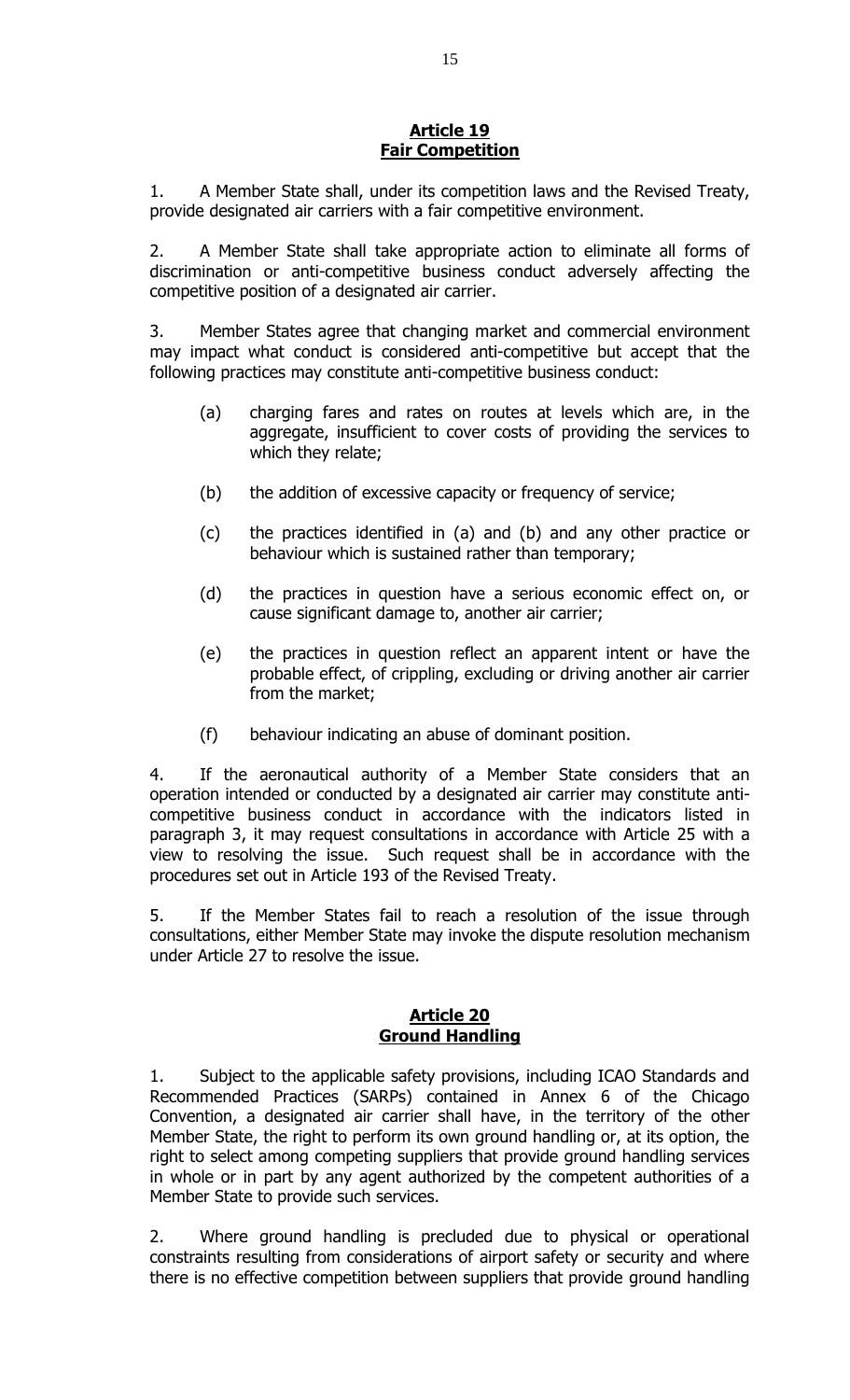services, a designated air carrier shall be treated on a non-discriminatory basis as regards its access to perform its own ground handling or access to other ground handling services.

## **Article 21 Leasing**

1**.** A designated air carrier may operate services under this Agreement by using leased aircraft which meet applicable safety and security requirements.

2. Subject to paragraph 1, a designated air carrier may use aircraft (or aircraft and crew) leased from any company, including other air carriers, provided that the leasing of the aircraft or its crew does not result in the lessor's air carrier enjoying the traffic rights granted under this Agreement.

# **Article 22 Change of Gauge**

1. A designated air carrier may on any or all flights on the agreed services and at its option, change aircraft in the territory of any Member State or at any point along the specified routes.

2. For the purpose of change of gauge operations, a designated air carrier may, subject to national regulations and licensing requirements, use its own equipment and leased equipment, and may operate under commercial arrangements with another air carrier provided such other air carrier is entitled to provide the particular service in its own right.

3. A designated air carrier may use different or identical flight numbers for the sectors of its change of aircraft operations.

## **Article 23 Statistics**

The aeronautical authorities of Member States shall supply each other, on request and to the extent possible, with periodic statistics or other similar data relating to the traffic carried on the agreed services.

## **Article 24 Inadmissible and Undocumented Passengers and Deportees**

1. A Member State shall establish and maintain effective border control measures. In this regard, a Member State shall implement the Standards and Recommended Practices set out in Annex 9 to the Chicago Convention concerning inadmissible and undocumented passengers and deportees.

2. A Member State shall issue, or accept, as the case may be, the matter relating to "fraudulent, falsified or counterfeit travel documents or genuine documents presented by imposters" set out in Appendix 9 (b) to Annex 9 of the Chicago Convention, when taking action under relevant paragraphs of chapter 3 of the Annex regarding the seizure of fraudulent, falsified or counterfeit travel documents.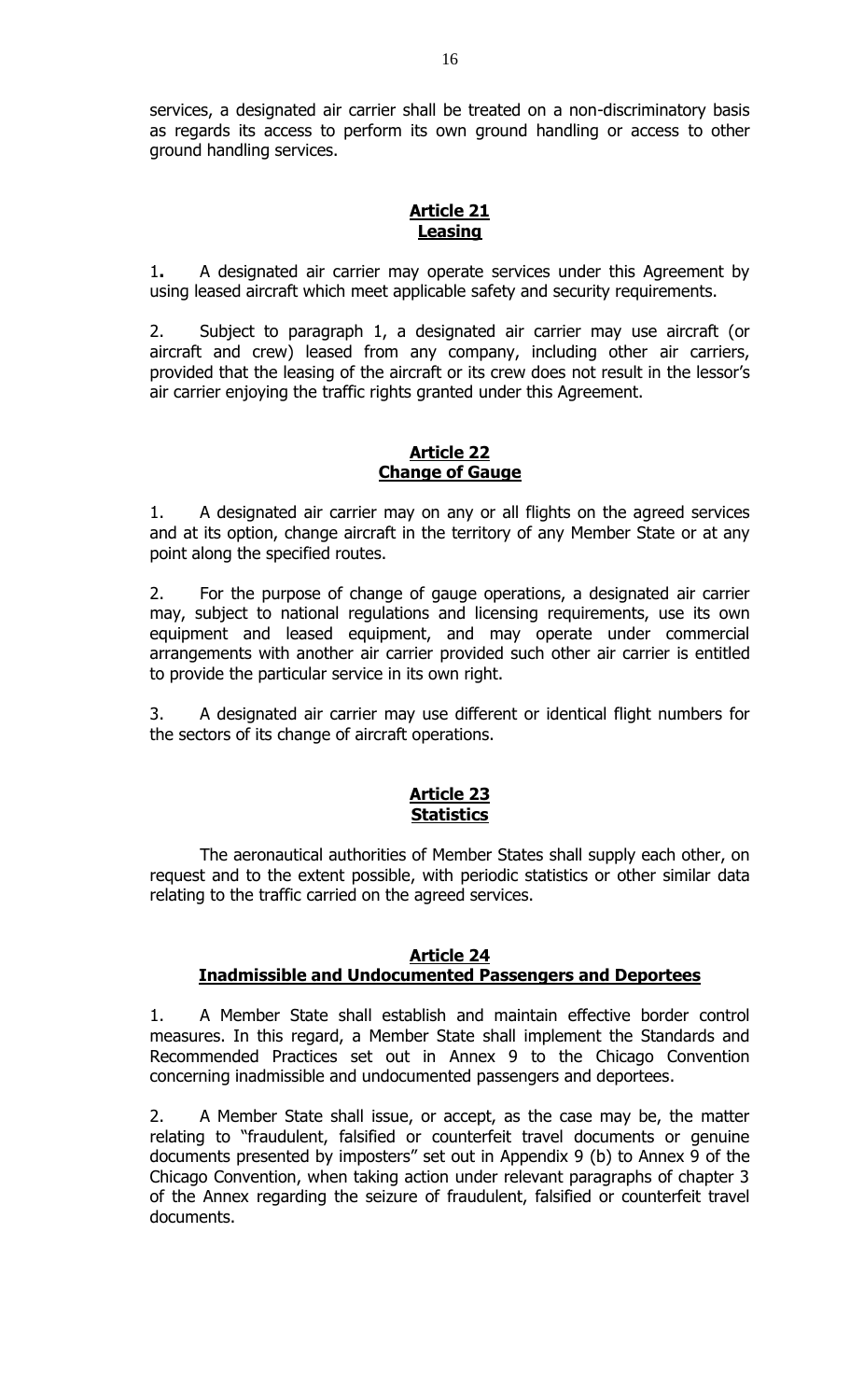3. A Member State shall ensure that the detention or deportation of an inadmissible passenger is handled in such a manner as to preserve the dignity and human rights of the person.

## **Article 25 Consultations**

1. A Member State may, at any time, request consultations with another Member State on the interpretation, application, implementation or amendment of, or compliance with, this Agreement**.**

2**.** Such consultations, which may be through discussion or by correspondence, shall be in accordance with the procedures set out in Article 193 of the Revised Treaty.

## **Article 26 Undertaking**

The Member States undertake to elaborate a Protocol relating, inter alia, to:

- (a) essential air services;
- (b) subsidies; and
- (c) the conditions for a single security check for direct transit passengers on multi-stop intra-Community flights.

# **Article 27 Settlement of Disputes**

Subject to the provisions of this Agreement, the settlement of disputes shall be in accordance with the provisions of Chapter Nine of the Revised Treaty.

# **Article 28 Review**

1. This Agreement shall be reviewed at agreed time intervals or at the end of every 36 month period whichever comes earlier to take into account, among other things, changes in commercial and market environments.

2. A review of this Agreement shall also take place if requested by two or more Member States.

3. After consultation with the Member States, the Secretary-General shall notify all Member States of the agreed date and the procedures for the review of this Agreement.

# **Article 29 Signature**

This Agreement shall be open for signature by any state or territory party to the Revised Treaty.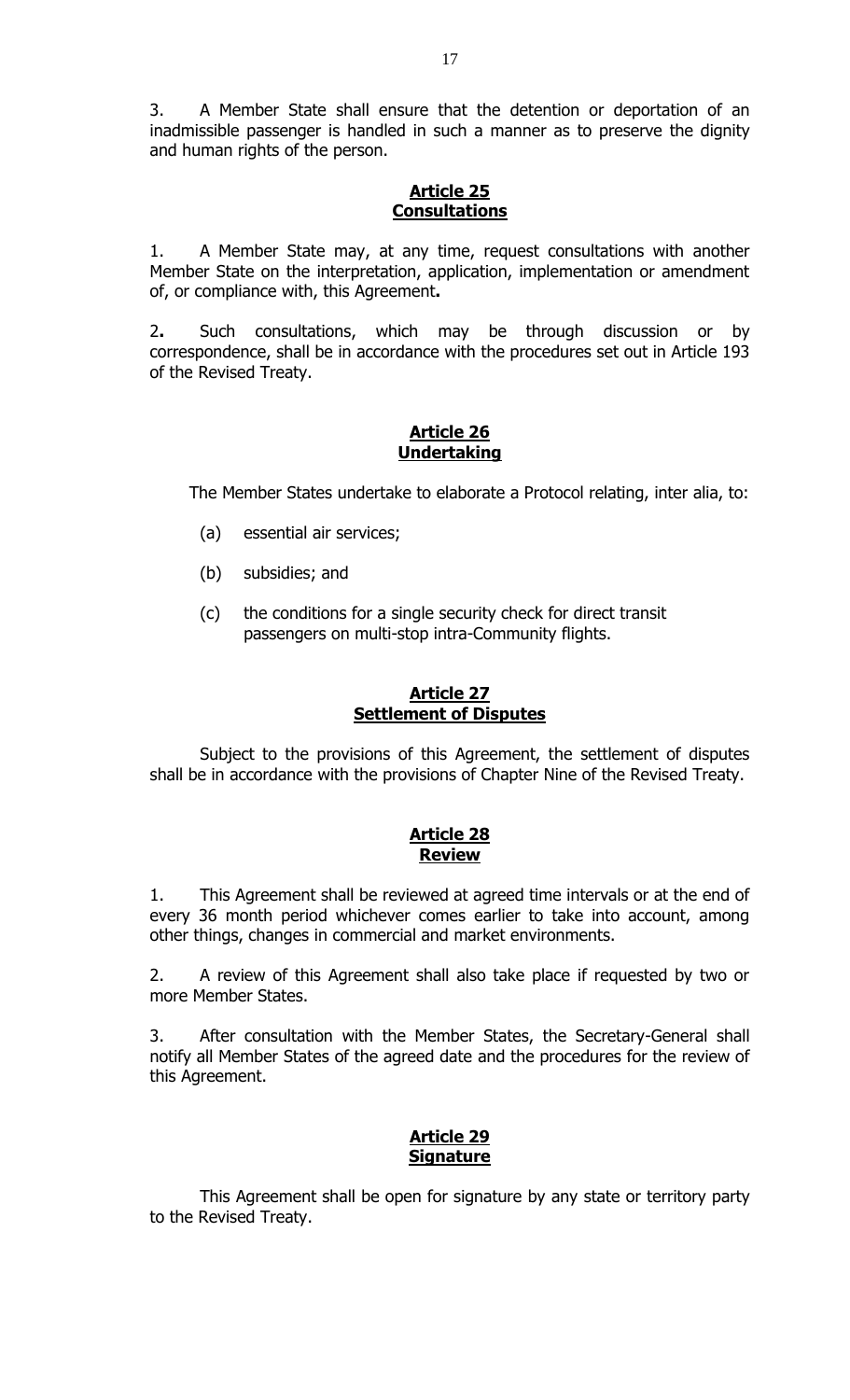#### **Article 30 Provisional Application**

Eight or more of the Member States parties to the Former Agreement, may, upon signature, or at any later date before this Agreement enters into force, declare their intention to apply this Agreement provisionally.

#### **Article 31 Ratifications**

This Agreement and any amendments thereto shall be subject to ratification by signatories in accordance with their respective constitutional procedures. Instruments of Ratification shall be deposited with the Secretary-General who shall submit certified copies to each Member State.

#### **Article 32 Entry into Force**

This Agreement shall enter into force upon the deposit of the seventh Instrument of Ratification in accordance with Article 31.

## **Article 33 Depositary**

The Secretary-General shall be the depositary of this Agreement.

## **Article 34 Registration with ICAO**

This Agreement and all amendments to it shall be registered with ICAO by the Secretary-General.

#### **Article 35 Amendment**

1. Any Member State may propose an amendment to this Agreement. The text of any such amendment and the reasons therefor shall be transmitted to the Secretary-General of the Community who shall transmit them to the Government of each Member State.

2. The Member States shall be requested to communicate to the Secretary-General whether the proposed amendment is acceptable and also to submit any comments thereon.

3. If all Member States agree to the proposed amendment and deposit their respective Instruments of Ratification with the Secretary-General in accordance with Article 31 of this Agreement, the amendment shall enter into force on the thirtieth  $(30<sup>th</sup>)$  day following the deposit of the last such Instrument of Ratification.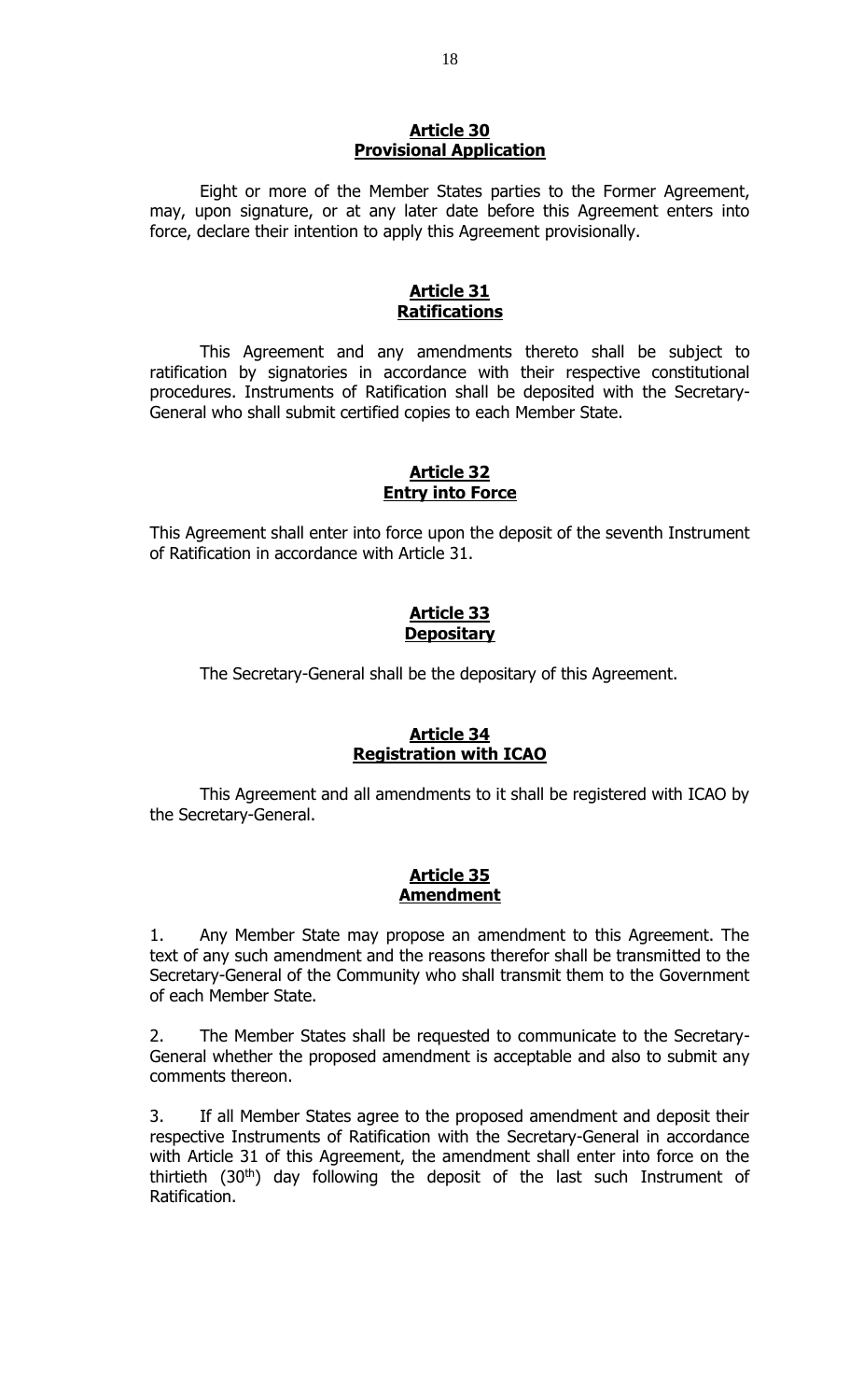#### **Article 36 Accession**

After the entry into force of this Agreement, any state or territory party to the Revised Treaty or any state or territory which becomes a party to the Revised Treaty may accede to this Agreement by depositing an Instrument of Accession with the Secretary-General who shall submit a certified copy to each Member State.

## **Article 37 Implementation**

The Parties to this Agreement shall take all necessary action, whether of a legislative, executive or administrative nature, for the purpose of giving effect to this Agreement. Such action shall be taken as expeditiously as possible, and the Secretary-General shall be informed accordingly.

**IN WITNESS WHEREOF**, the undersigned, being duly authorised by their respective Governments, have signed this Agreement.

| Done at |      |        |
|---------|------|--------|
|         | this | day of |
|         |      |        |

 $\overline{\phantom{a}}$  ,  $\overline{\phantom{a}}$  ,  $\overline{\phantom{a}}$ 

\_\_\_\_\_\_\_\_\_\_\_\_\_\_\_\_\_\_\_\_\_, \_\_\_\_\_

Signed by for the Government of Antigua and Barbuda on the \_\_\_\_\_\_ day of

at

Signed by for the Government of Barbados on the \_\_\_\_day of \_\_\_\_\_\_\_\_\_\_\_\_\_\_\_\_\_\_, \_\_\_\_\_

at

Signed by for the Government of Belize on the \_\_\_\_\_ day of \_\_\_\_\_\_\_\_\_\_\_\_\_\_\_\_\_\_\_\_,  $\overline{\phantom{a}}$ 

at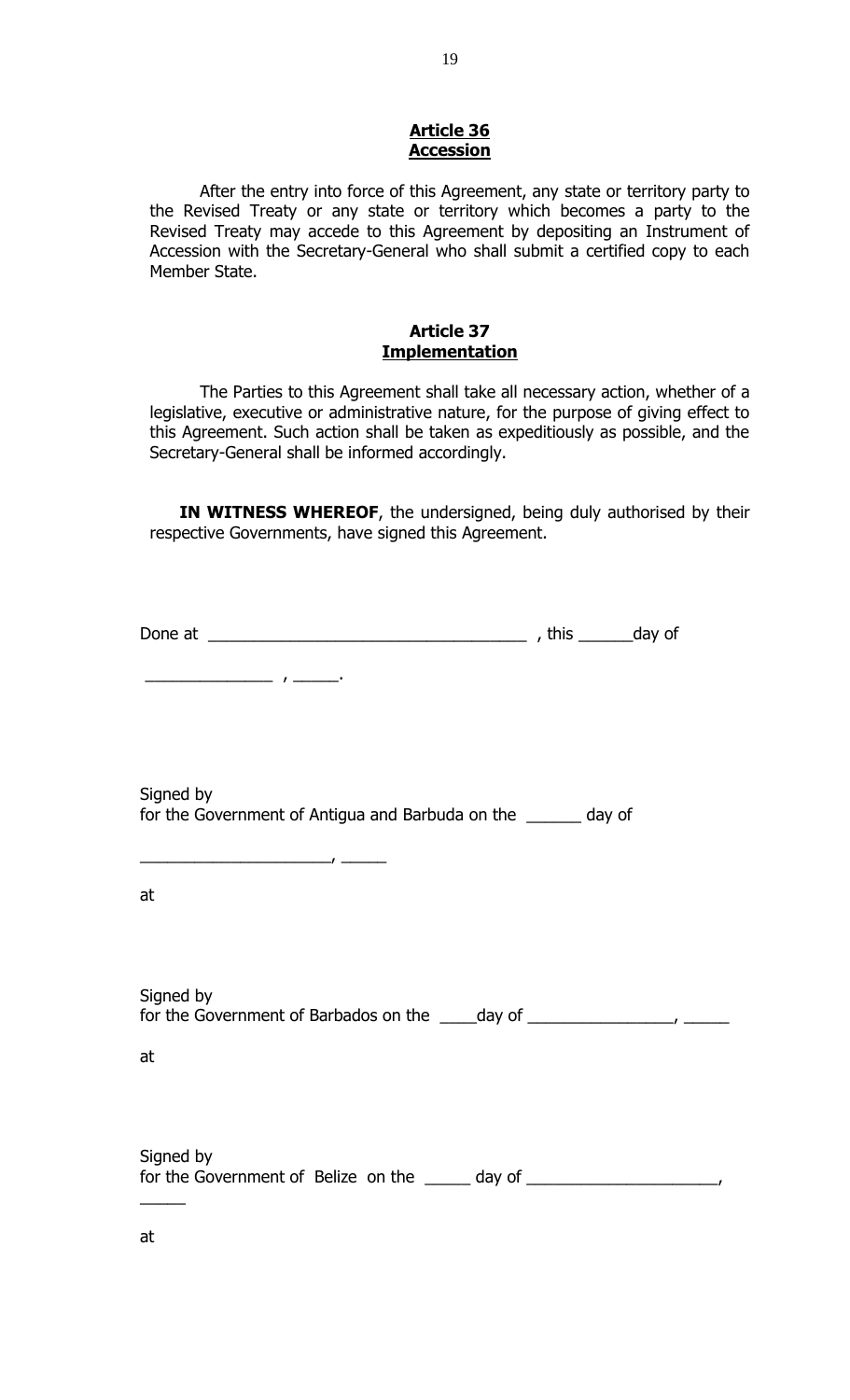Signed by for the Government of the Commonwealth of Dominica on the \_\_\_\_\_\_ day of  $\overline{\phantom{a}}$  ,  $\overline{\phantom{a}}$  ,  $\overline{\phantom{a}}$  ,  $\overline{\phantom{a}}$  ,  $\overline{\phantom{a}}$  ,  $\overline{\phantom{a}}$  ,  $\overline{\phantom{a}}$  ,  $\overline{\phantom{a}}$  ,  $\overline{\phantom{a}}$  ,  $\overline{\phantom{a}}$  ,  $\overline{\phantom{a}}$  ,  $\overline{\phantom{a}}$  ,  $\overline{\phantom{a}}$  ,  $\overline{\phantom{a}}$  ,  $\overline{\phantom{a}}$  ,  $\overline{\phantom{a}}$ at Signed by for the Government of Grenada on the \_\_\_\_day of \_\_\_\_\_\_\_\_\_\_\_\_\_\_\_\_\_, \_\_\_\_\_\_ at Signed by for the Government of the Co-operative Republic of Guyana on the \_\_\_\_\_\_ day of  $\overline{\phantom{a}}$  ,  $\overline{\phantom{a}}$  ,  $\overline{\phantom{a}}$  ,  $\overline{\phantom{a}}$  ,  $\overline{\phantom{a}}$  ,  $\overline{\phantom{a}}$  ,  $\overline{\phantom{a}}$  ,  $\overline{\phantom{a}}$  ,  $\overline{\phantom{a}}$  ,  $\overline{\phantom{a}}$  ,  $\overline{\phantom{a}}$  ,  $\overline{\phantom{a}}$  ,  $\overline{\phantom{a}}$  ,  $\overline{\phantom{a}}$  ,  $\overline{\phantom{a}}$  ,  $\overline{\phantom{a}}$ at Signed by for the Government of the Republic of Haiti on the \_\_\_\_\_\_ day of  $\overline{\phantom{a}}$  ,  $\overline{\phantom{a}}$  ,  $\overline{\phantom{a}}$  ,  $\overline{\phantom{a}}$  ,  $\overline{\phantom{a}}$  ,  $\overline{\phantom{a}}$  ,  $\overline{\phantom{a}}$  ,  $\overline{\phantom{a}}$  ,  $\overline{\phantom{a}}$  ,  $\overline{\phantom{a}}$  ,  $\overline{\phantom{a}}$  ,  $\overline{\phantom{a}}$  ,  $\overline{\phantom{a}}$  ,  $\overline{\phantom{a}}$  ,  $\overline{\phantom{a}}$  ,  $\overline{\phantom{a}}$ at Signed by for the Government of Jamaica on the \_\_\_\_\_ day of \_\_\_\_\_\_\_\_\_\_\_\_\_\_\_\_\_\_, \_\_\_\_\_ at

Signed by for the Government of the Federation of St. Kitts and Nevis on the \_\_\_\_\_\_ day of

at

\_\_\_\_\_\_\_\_\_\_\_\_\_\_\_\_\_\_\_\_\_, \_\_\_\_\_